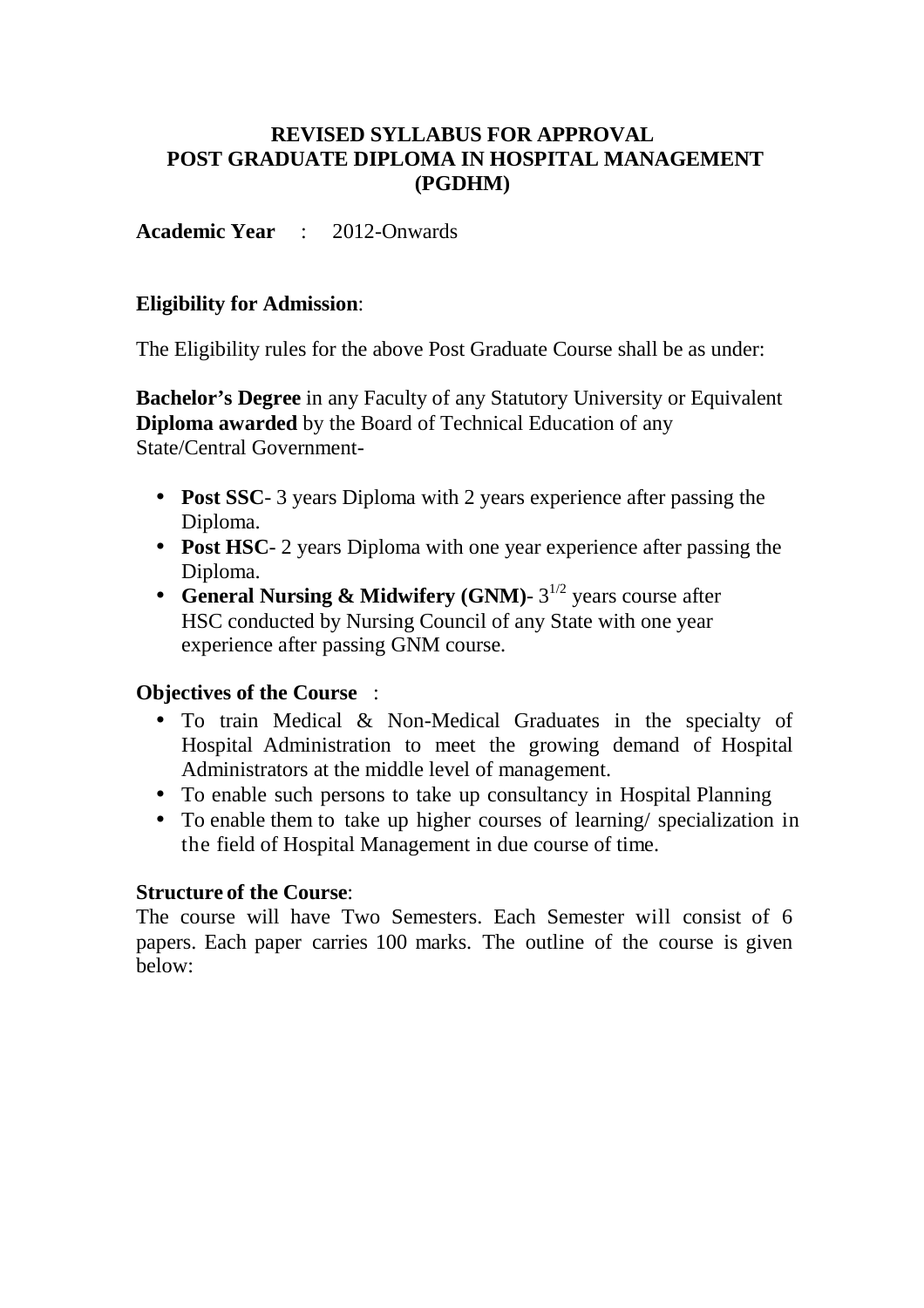# **SEMESTER – I**

| <b>COURSE</b> | <b>SUBJECT TITLE</b>                | <b>EXAMINATION</b>    | <b>MARKS</b> |
|---------------|-------------------------------------|-----------------------|--------------|
| <b>CODE</b>   |                                     |                       | $30+70=100$  |
| 101           | Principles and Practices of         | $Internal + External$ | 100          |
|               | Management & Organizational         |                       |              |
|               | <b>Behavior</b>                     |                       |              |
| 102           | Managerial Accounting               | $Internal + External$ | 100          |
|               | & Financial Management              |                       |              |
| 103           | Hospital Planning and               | $Internal + External$ | 100          |
|               | <b>Project Management</b>           |                       |              |
| 104           | <b>Medical Terminology</b>          | $Internal + External$ | 100          |
|               | & Procedures                        |                       |              |
| 105           |                                     | $Internal + External$ | 100          |
|               | <b>Hospital Administration</b>      |                       |              |
| 106           | Viva Voce on Journal                | Internal              | 100          |
|               | <b>Related to Hospital Training</b> |                       |              |

## **SEMESTER – II**

| <b>COURSE</b> | <b>SUBJECT TITLE</b>         | <b>EXAMINATION</b>    | <b>MARKS</b> |
|---------------|------------------------------|-----------------------|--------------|
| <b>CODE</b>   |                              |                       | $30+70=100$  |
| 201           | Human Resource Management    | $Internal + External$ | 100          |
| 202           | Laws Related To Hospital     | $Internal + External$ | 100          |
|               | <b>Medical Services</b>      |                       |              |
| 203           | Material Management          | $Internal + External$ | 100          |
|               | & Inventory Control          |                       |              |
| 204           | Management of Healthcare     | $Internal + External$ | 100          |
|               | and Hospital Services        |                       |              |
| 205           | Project Report & Viva Voce   | $Internal + External$ | 100          |
|               | based on Project Report      |                       |              |
| 206           | <b>Computer Fundamentals</b> | Internal              | 100          |
|               | & Software Related To        |                       |              |
|               | Hospitals                    |                       |              |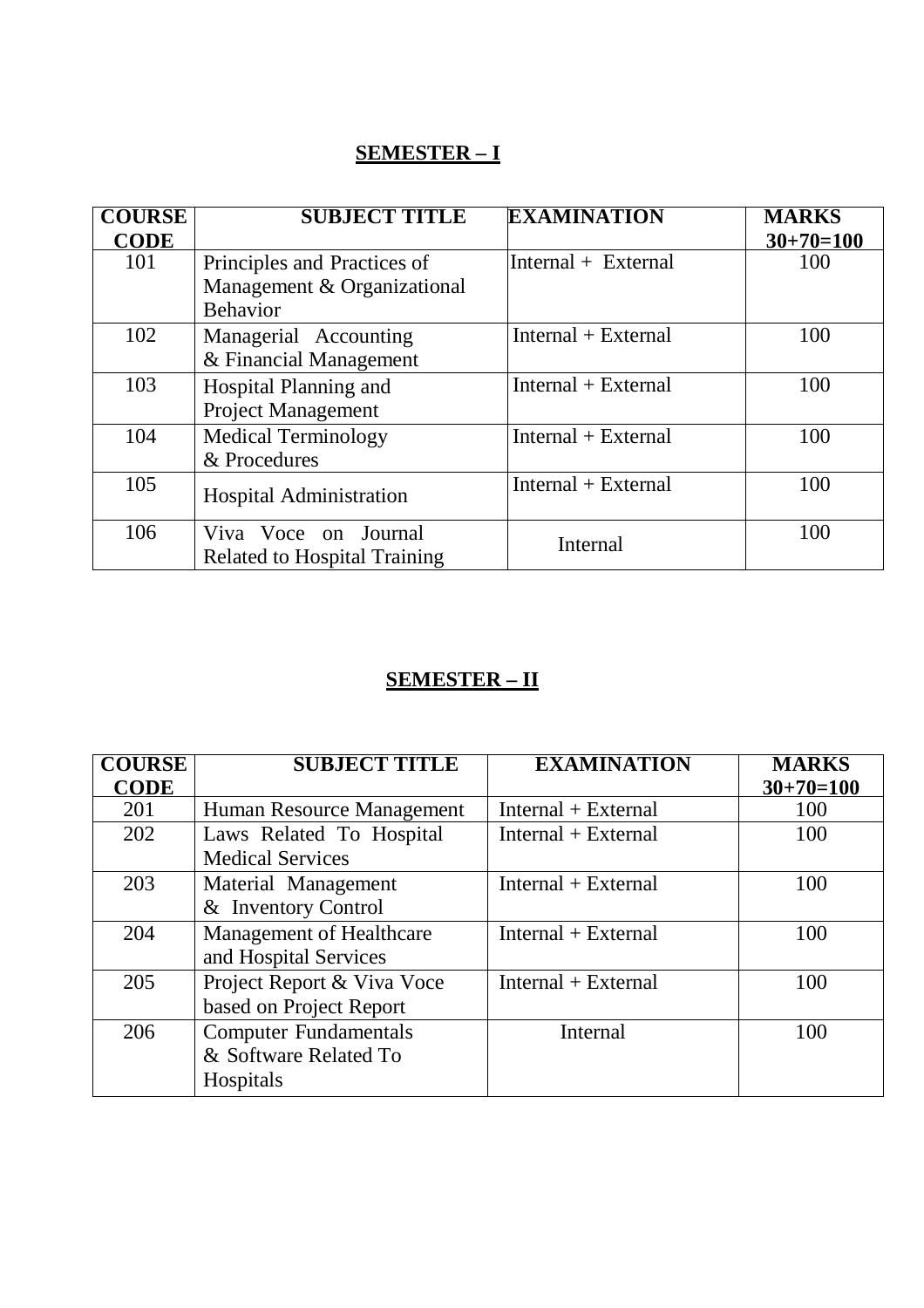### **ASSESSMENT:**

- 1. The papers marked as "External" are meant for External evaluation by the University & carry 100 marks. Out of which **(70) marks are reserved for University evaluation & (30) marks are reserved for Internal evaluation** based upon the Written Examination. The Internal evaluation will be carried out by the individual Institute for which proper records will be maintained.
- 2. Marks for the Internal Evaluation must be communicated by the Institute to the University before the commencement of relevant Semester Examination.
- 3. Evaluation Pattern of Course Codes 106 & 206:

30marks for classroom performance, class attendance & tutorials 70 marks for end Semester examinations conducted by respective Institute.

## **STANDARD OF PASSING:**

- 1. The minimum standard of passing will be 40% marks in each paper separately, for internal as well as external heads.
- 2. **BACKLOG**: The student will be allowed to carry a maximum backlog of 4 (four) heads of passing.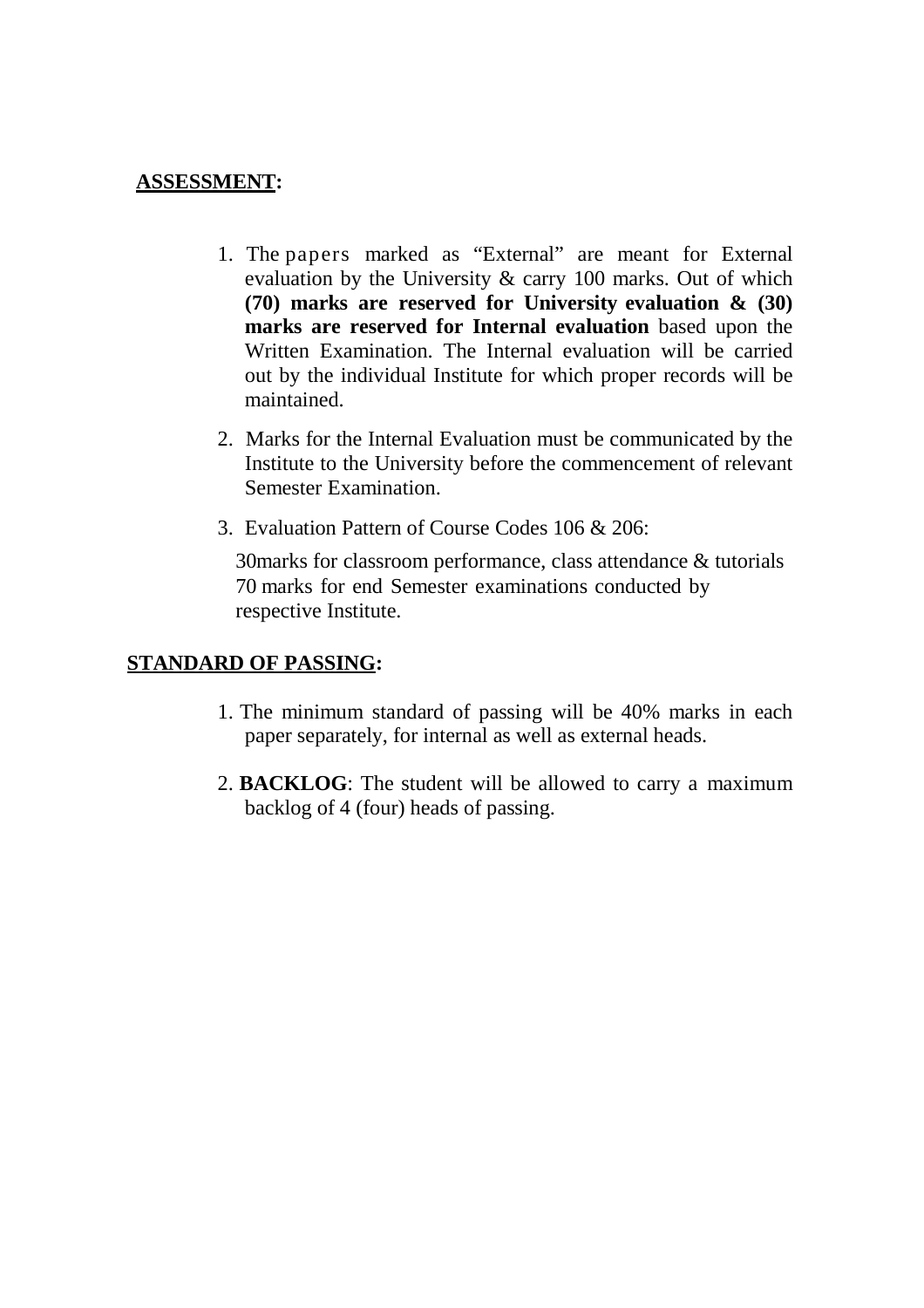### **GRADES:**

| <b>S. No.</b> | Marks Range (%) | <b>Class/Grade</b>                  |
|---------------|-----------------|-------------------------------------|
|               | 70-100          | <b>First Class with Distinction</b> |
|               | 60-69           | <b>First Class</b>                  |
| $\mathbf{R}$  | 55-59           | <b>Higher Second Class</b>          |
|               | $50 - 54$       | <b>Second Class</b>                 |
|               | $40 - 49$       | Pass Class                          |
|               | Below 40        | Fail                                |

### **INTERNSHIP**:

On successful completion & passing of Semester-I & Semester-II examinations, students will have to complete Internship Training in Hospitals, for a period of not less than **60 working days**, as a part of the course. Hospitals will be allotted by the Director/Principal of the Institute/College. Diploma will be awarded only after the completion of Internship. The Institute will collect the required Internship Completion Certificate from the concerned Hospital. The Institute will submit this Certificate to the University.

In order to enhance the employability and quality of the students, it is expected that the Institutes organize various seminars on current issues related to hospital management. It is also expected that certain cases related to hospital administration and management will be discussed.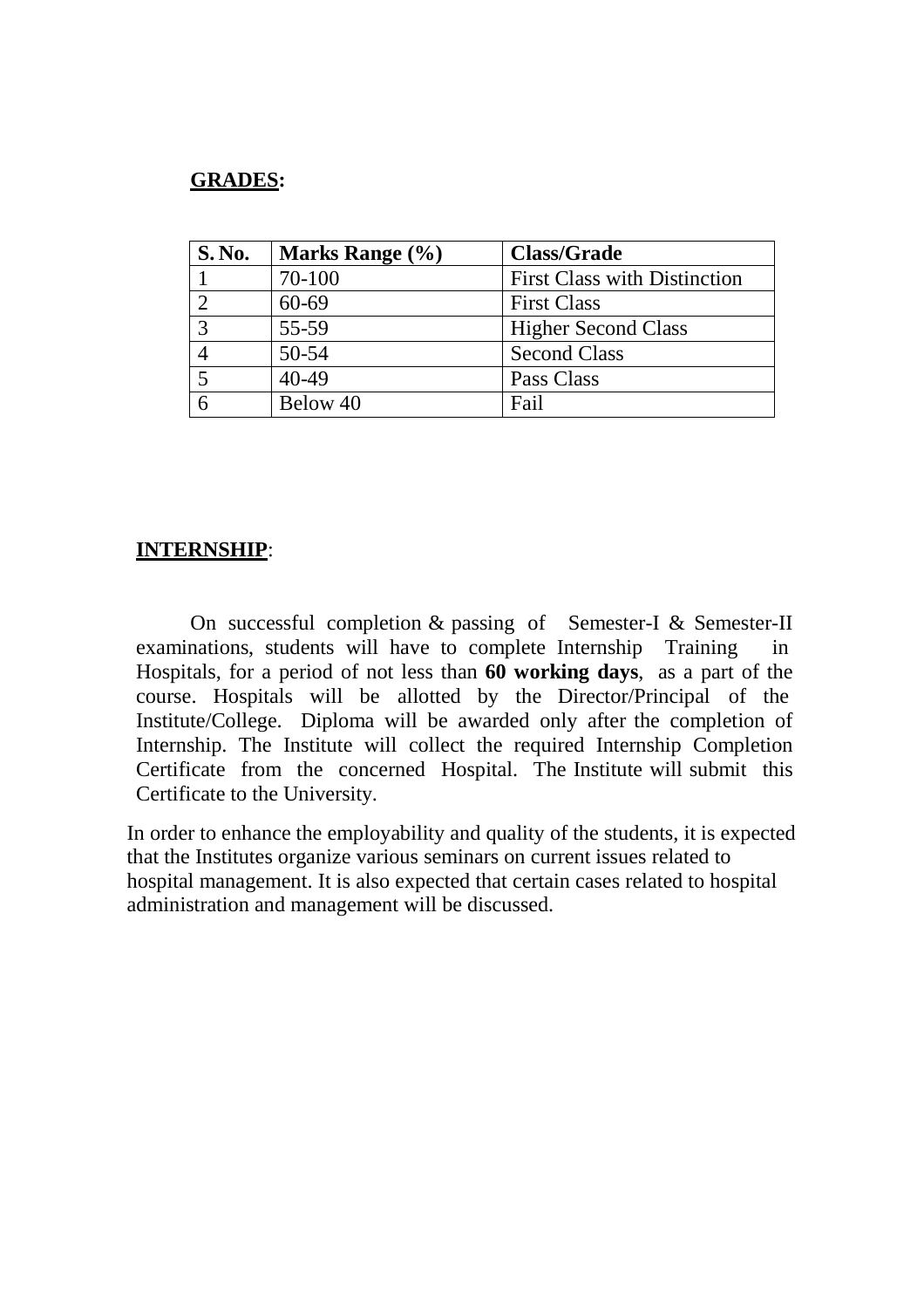## **POST GRADUATE DIPLOMA IN HOSPITAL MANAGEMENT FOR 2012-2015**

### **INDEX**

| <b>COURSE</b> | <b>SR</b>            | <b>COURSES</b>                                                         | <b>PAGE</b> |
|---------------|----------------------|------------------------------------------------------------------------|-------------|
| <b>CODE</b>   | NO.                  |                                                                        | <b>NO</b>   |
|               | <u>SEMESTER - I</u>  |                                                                        |             |
| 101           | $\mathbf{1}$         | Principles and Practices of<br>Management & Organizational<br>Behavior | 01          |
| 102           | $\overline{2}$       | Managerial Accounting & Financial<br>Management                        | 04          |
| 103           | 3                    | Hospital Planning and Project Management                               | 06          |
| 104           | $\overline{4}$       | Medical Terminology & Procedures                                       | 08          |
| 105           | 5                    | Hospital Administration                                                | 11          |
| 106           | 6                    | Viva Voce on Journal Related to<br><b>Hospital Training</b>            | 14          |
|               | <b>SEMESTER - II</b> |                                                                        |             |
| 201           | $\overline{7}$       | Human Resource Management                                              | 15          |
| 202           | 8                    | Laws Related to Hospital & Medical<br><b>Services</b>                  | 17          |
| 203           | 9                    | Material Management & Inventory<br>Control                             | 20          |
| 204           | 10                   | Management of Healthcare and Hospital<br><b>Services</b>               | 23          |
| 205           | 11                   | Project Report & Viva Voce based<br>on Project Report                  | 26          |
| 206           | 12                   | Computer Fundamentals &<br>Software Related to Hospital<br>Management  | 27          |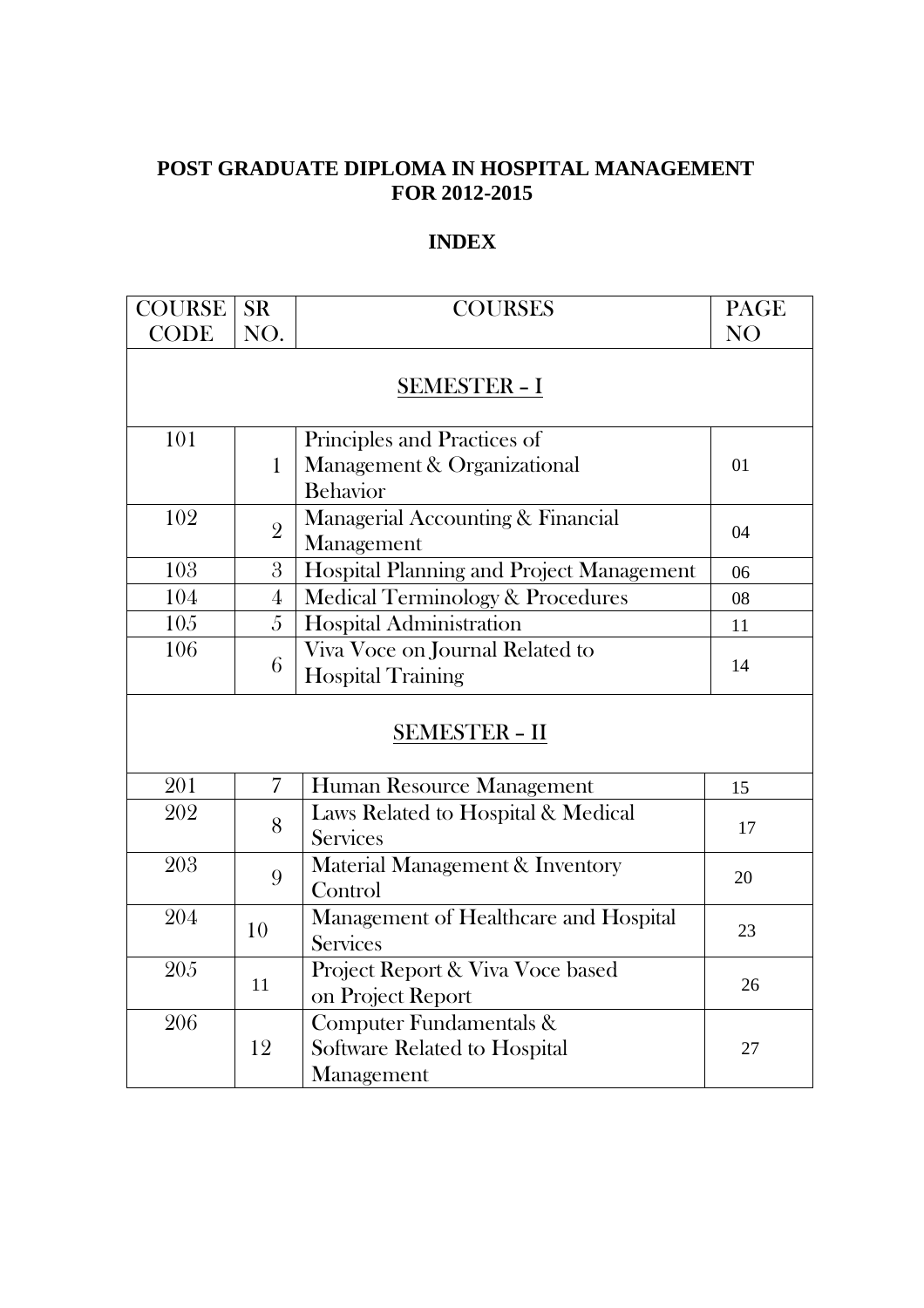# **REVISED SYLLABUS OF POST GRADUATE DIPLOMA IN HOSPITAL MANAGEMENT ACADEMIC YEAR 2012 – 2015 ONWARDS**

# SEMESTER I

## **COURSE – 101**

### **Principles and Practices of Management and Organizational Behavior** Hours

| 01. Basic concepts of Management                                          | 4              |
|---------------------------------------------------------------------------|----------------|
| Definition<br>$\bullet$                                                   |                |
| <b>Evolution of Management Thought</b><br>$\bullet$                       |                |
| • Functions of Management                                                 |                |
| F.W. Taylor and Henry Fayol's contributions<br>$\bullet$                  |                |
| 02. Planning                                                              | 4              |
| Nature and Purpose                                                        |                |
| <b>Setting Objectives</b><br>$\bullet$                                    |                |
| Management by Objectives<br>$\bullet$                                     |                |
| Steps and Hierarchy of Plans.                                             |                |
| 03. Organizing                                                            | 4              |
| Nature and Purpose                                                        |                |
| • Departmentation                                                         |                |
| Line and Staff Authority<br>$\bullet$                                     |                |
| Decentralization and Centralization<br>$\bullet$                          |                |
| Authority                                                                 |                |
| Responsibility                                                            |                |
| Accountability and Power.<br>$\bullet$                                    |                |
| 04. Directing                                                             | $\overline{4}$ |
| Communication – Process of Communication Hierarchy<br>$\bullet$           |                |
| Maslow's Need of Hierarchy and Herzberg two factor<br>$\bullet$<br>theory |                |
| • Leading – Trait Theory, Blake and Montain's<br>Managerial Grid,         |                |
| Hersey Blanchard's Situational Leadership.<br>$\bullet$                   |                |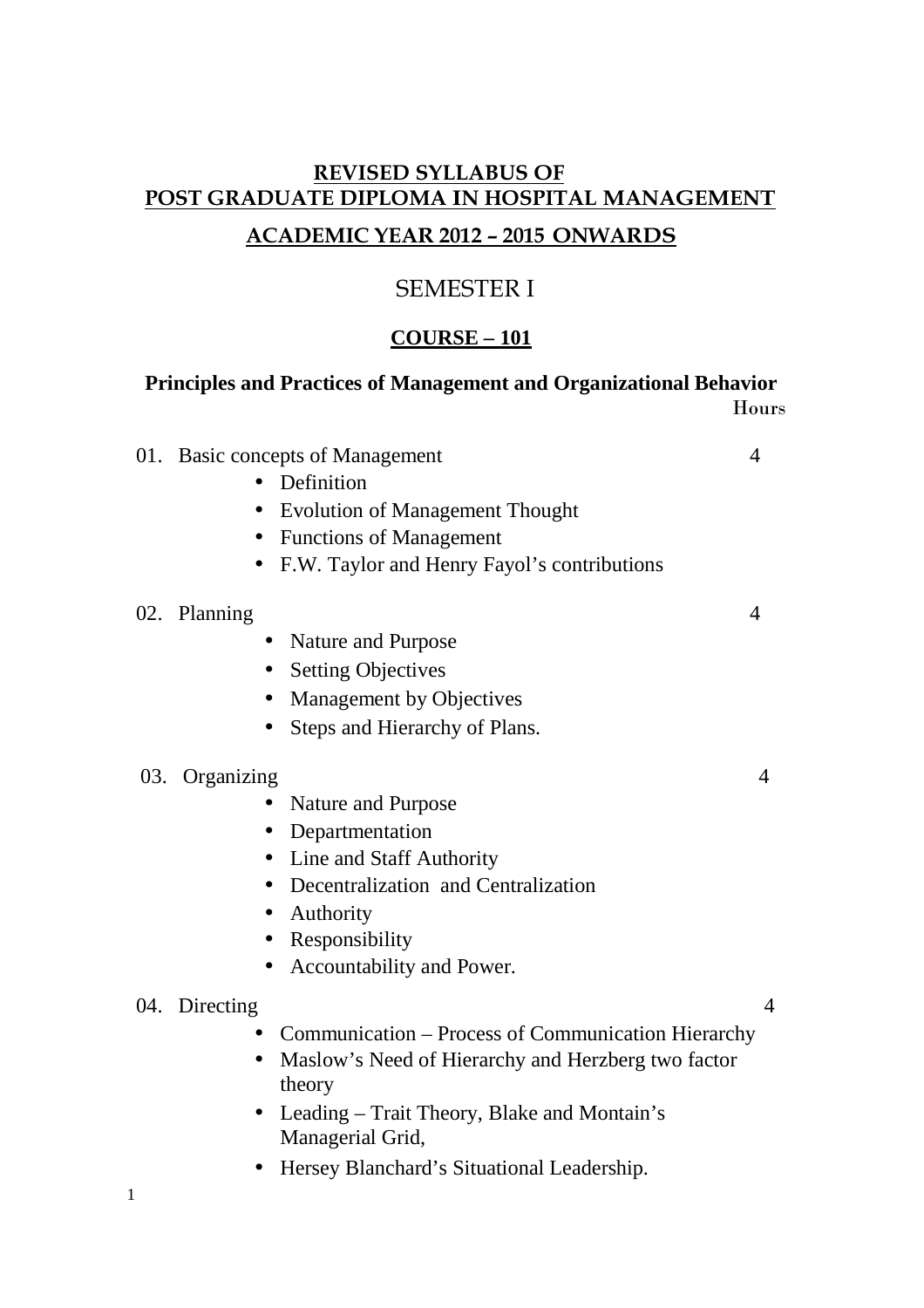- 05. Controlling and Coordinating 4 • Process of Controlling • Work Study • Operations Research 06. Decision making 4 • Nature & purpose • Principles 07. Organizational Behavior 4 • Definition • Importance • Historical Background • Fundamental Concepts of OB •  $21<sup>st</sup>$  Century Corporates • Different models of OB i.e. autocratic, custodial, supportive, collegial & SOBC 08. Personality & Attitudes 4 **Meaning of Personality** • Development of Personality Nature  $\&$  dimensions of attitude • Job Satisfaction **•** Organizational Commitment 09. Motivation 4 • Motives - Characteristics • Classification of Motives • Primary Motives and Secondary Motives • Morale - Definition & relationship with productivity • Morale Indicators: Theories of Work motivation • Maslow's Theory of Need Hierarchy • Herzberg's Theory of Job Loading 10. Group Dynamics & Teams 4 • Theories of Group Formation • Formal Organization & Informal • Groups & their interaction • Importance of teams • Formation of teams
	- Team Work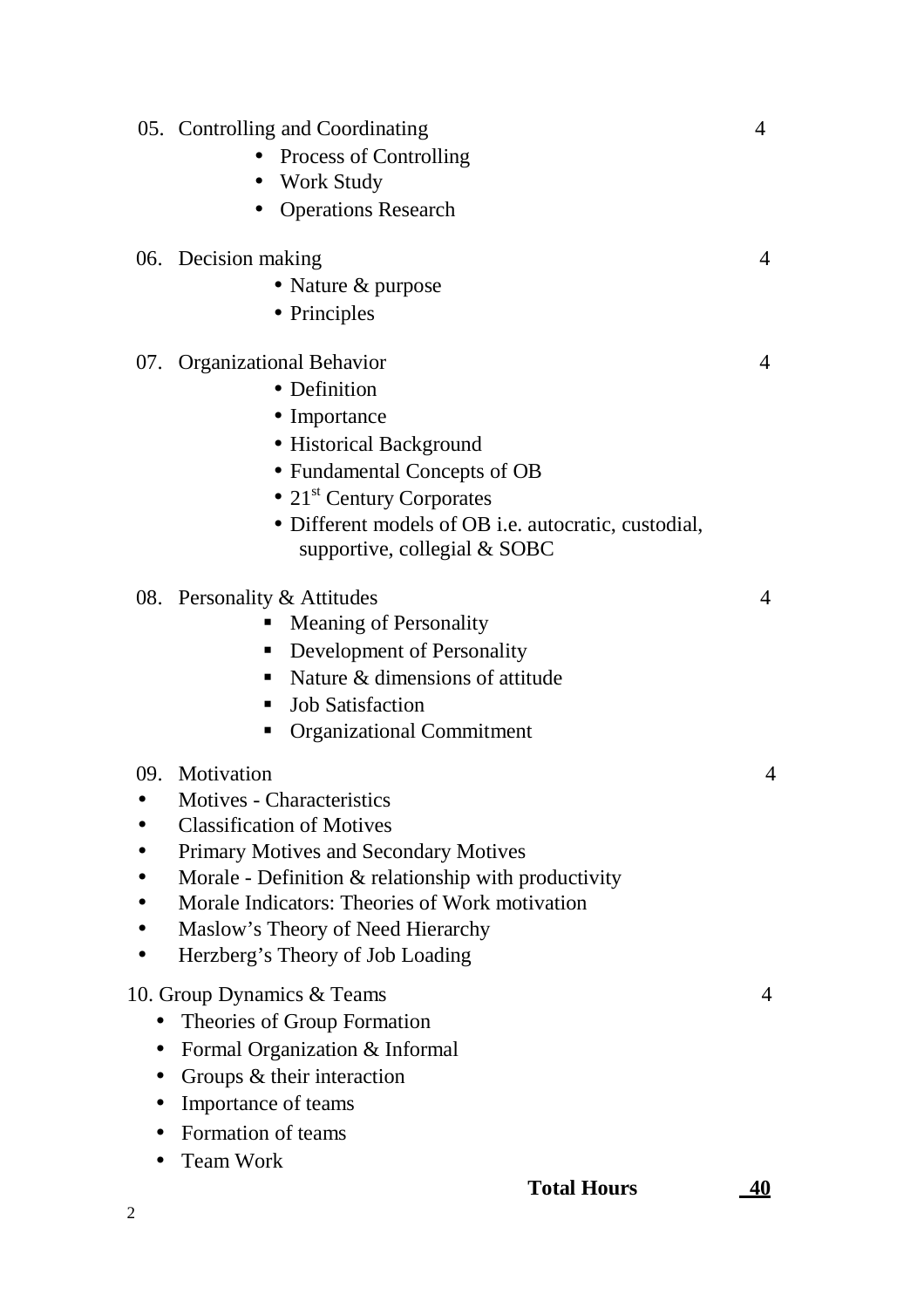## **Course – 101**

#### **Books Recommended**:

- 01. Essentials of Management By Harold Koontz & Heinz Weihrich –  $7<sup>th</sup>$  Ed. – Tata McGraw Hill.
- 02. Essentials of Management By Joseph L. Massie Prentice Hall India.
- 03. Management of Organization Behavior –By Paul Hersey & Blanchard – Prentice Hall India.
- 04. Organizational Behavior By John W. Newstrom Tata McGraw Hill.
- 05. Organizational Behavior By Fred Luthans McGraw Hill Intl.
- 06. Management Information System By Dr. P.C. Pardeshi & Others.
- 07. Management: Tasks, Responsibilities & Practices By Peter Drucker – Allied Publisher.
- 08. Practice of Management By Peter Drucker Allied Publisher.

\*\*\*\*\*\*\*\*\*\*\*\*\*\*\*\*\*\*\*\*\*\*\*\*\*\*\*\*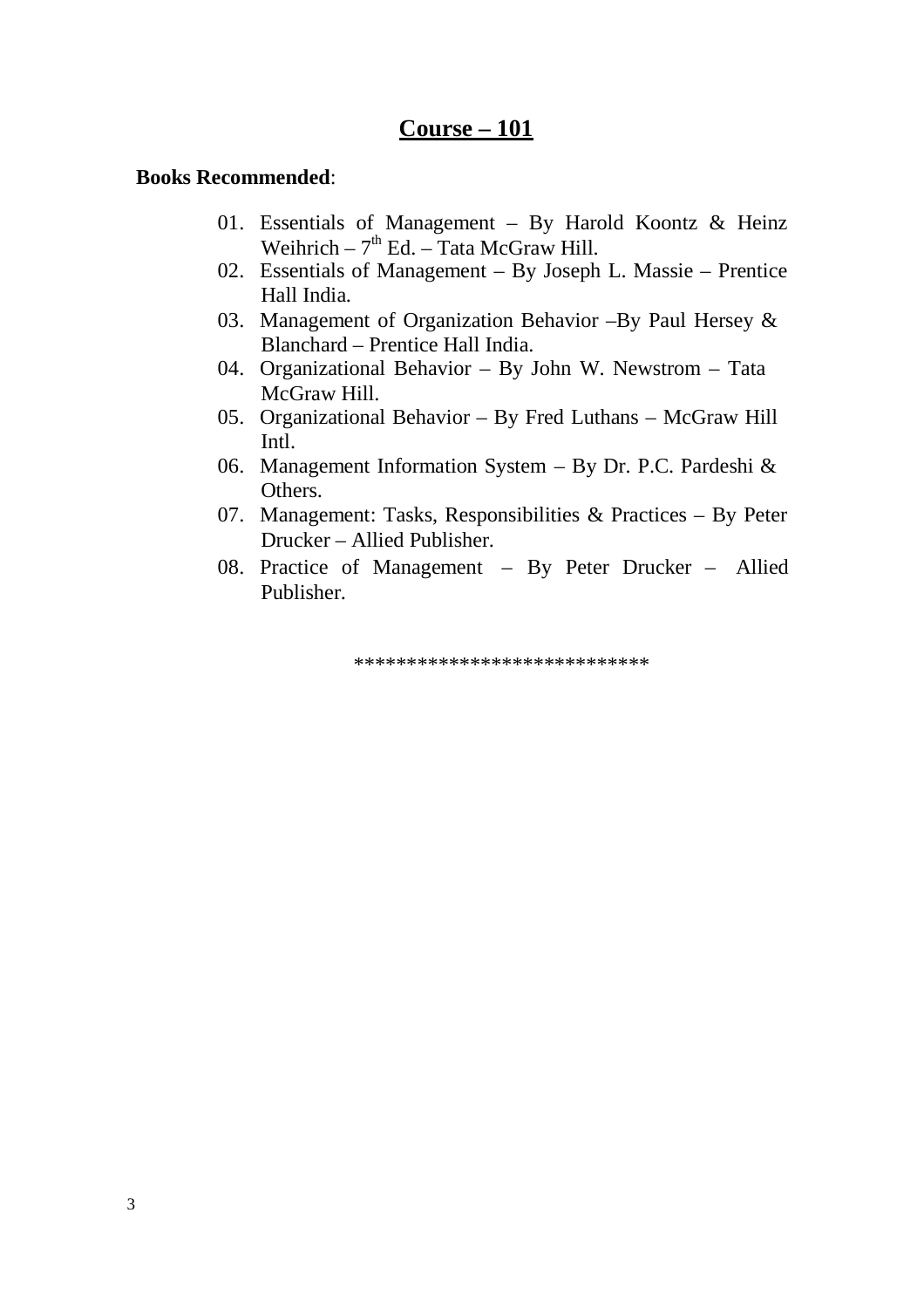# **Managerial Accounting & Financial Management for Hospitals**

| 01.                    | Introduction<br>Origin of Accounting $&$ its importance<br>Different disciplines in Accounting<br>Difference between Accounts, Costing,<br>Finance, Taxation, Audit, etc                                                           | <b>Hours</b><br>2 |
|------------------------|------------------------------------------------------------------------------------------------------------------------------------------------------------------------------------------------------------------------------------|-------------------|
|                        | 02. Double Entry System of Accounts<br>Transactions – Debit & Credit<br><b>Classification of Accounts</b><br><b>Rules of Accounts</b><br>Convention, concepts & norms of Accounts<br>Advantages of Double Entry System of Accounts | 4                 |
| 03.<br>$\bullet$       | Journal<br>Types of Journals/Subsidiary Books<br><b>Passing of Journal Entries</b><br>Writing of narrations                                                                                                                        | 6                 |
| $\bullet$<br>$\bullet$ | 04. Ledger<br>Posting in Ledger<br><b>Balancing of Ledger Accounts</b>                                                                                                                                                             | $\overline{2}$    |
| $\bullet$              | 05. Preparation of Trial Balance<br>Correction of mistakes in Trial Balance<br>Difficulties in locating the mistakes $\&$ its consequences                                                                                         | 2                 |
| 06.                    | Depreciation<br>Why depreciation?<br>Mode of Depreciations                                                                                                                                                                         |                   |
|                        | 07. Preparation of Final Accounts<br><b>Profit making Hospitals</b><br>Non-Profit making Hospitals                                                                                                                                 | 6                 |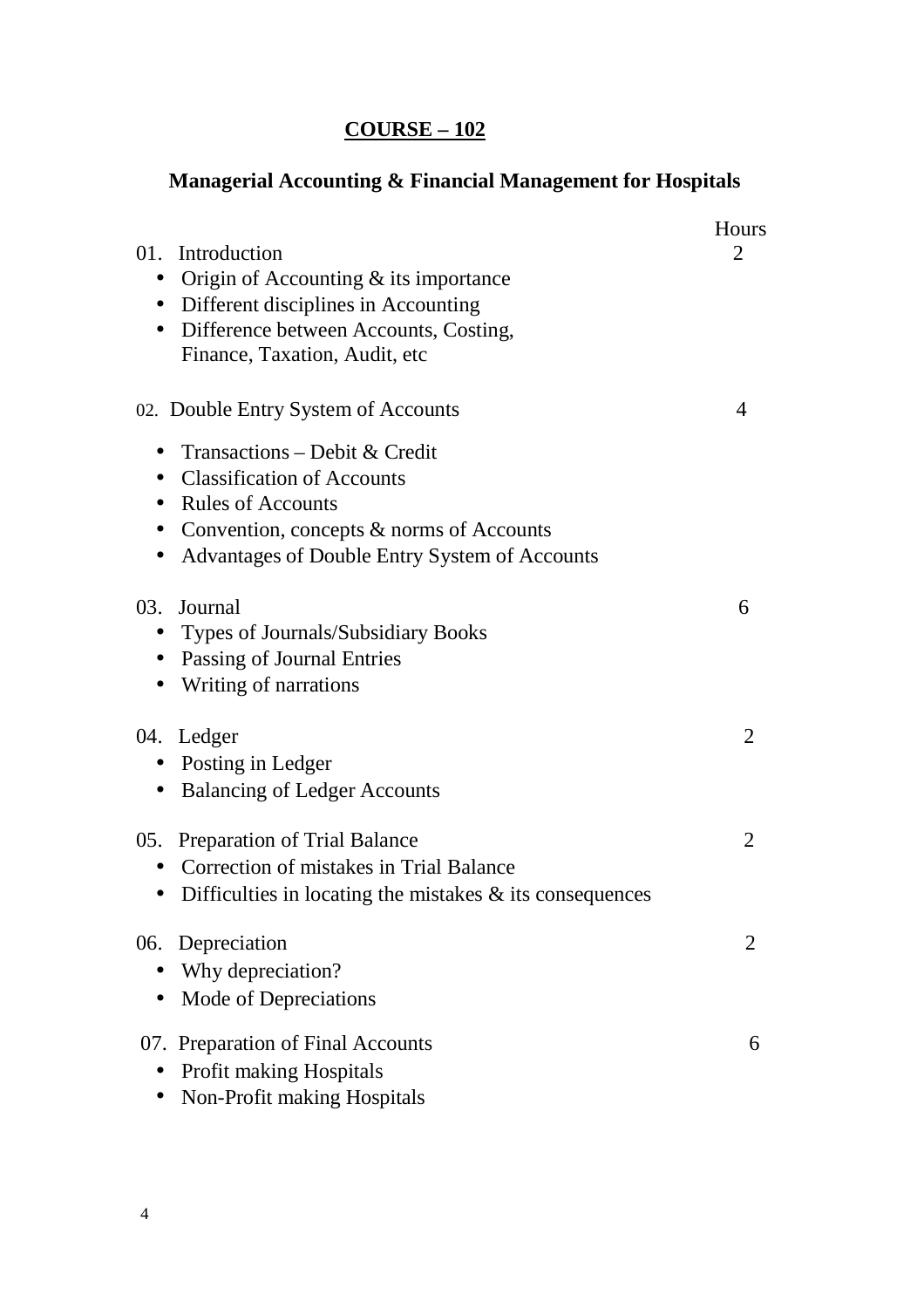| <b>Total Hours</b>                                            | 40       |
|---------------------------------------------------------------|----------|
| Analysis of Marginal Costing & Unit Costing                   |          |
| • Allocation of Overhead Cost                                 |          |
| Direct & Indirect Cost<br>$\bullet$                           |          |
| 11. Elements of Cost of a Product/Service                     | 4        |
| How to monitor a Budget                                       |          |
| $\bullet$                                                     |          |
| Types of Budget – with special reference to Functional Budget |          |
| Difference between Budget, Estimate & Projection<br>$\bullet$ |          |
| 10. Budgetary Control                                         | 4        |
| <b>Limitation of Ratio Analysis</b><br>$\bullet$              |          |
| <b>Ratio Analysis</b><br>$\bullet$                            |          |
| 09. Changes in Financial Statements                           | $\Delta$ |
|                                                               |          |
| Norms to be considered for Bank Loans                         |          |
| Different sources of funds<br>$\bullet$                       |          |
| <b>Estimation of Working Capital requirement</b><br>$\bullet$ |          |
| Needs of Working Capital<br>$\bullet$                         |          |
| 08. Working Capital Management                                | 4        |

-----------------------------------------------

**Course – 102**

### **Books Recommended:**

- 01. Useful Reading for Hospital Management By Col. Khare & Others.
- 02. Basic Accounts & Finance for Non-Accounts By Prof. D.K.Chatterjee - Himalaya Publishing House.
- 03. Handbook on Accounting for Hospital Management– By Prof. D. K. Chatterjee - Himalaya Publishing House.
- 04. Financial Management By Prasanna Chandra Tata McGraw Hill.
- 05. Modern Accounting By Hanif & Mukharjee.
- 06. Cost Accounting Methods & Problems By B. K. Bhor.
- 07. Principles & Practices of Cost Accounting By N. K. Prasad.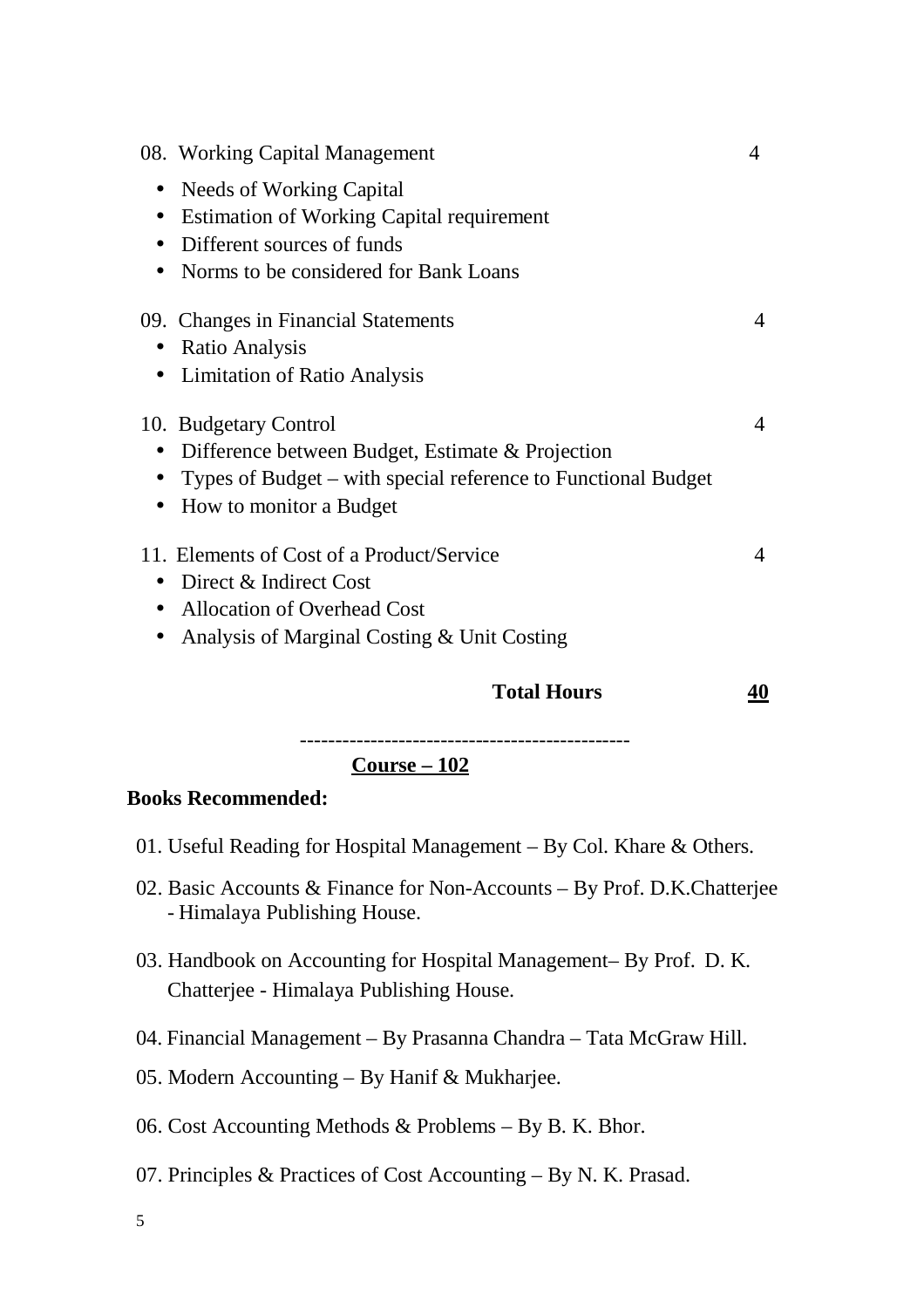# **Hospital Planning and Project Management**

| 01. Types of Hospital Organization & Statutory Requirements<br>for Planning.                                                                                                                                                                                                                                                         | 2              |
|--------------------------------------------------------------------------------------------------------------------------------------------------------------------------------------------------------------------------------------------------------------------------------------------------------------------------------------|----------------|
| 02. Steps in Hospital Planning:<br><b>Need Assessment</b><br>• Feasibility Study<br>• Appointment of Planning Teams/Consultants<br>• Appointment of Architect<br>Size of the Hospital<br>$\bullet$<br>• Design of the Hospital<br>• Selection of the Contractor<br>• Project Management<br><b>Gantt charts</b><br>PERT<br><b>CPM</b> | 8              |
| 03. Preparation of Architect's Brief.                                                                                                                                                                                                                                                                                                | $\overline{2}$ |
| 04. Selection of the Size, Preparation of the Master plan.                                                                                                                                                                                                                                                                           | $\overline{2}$ |
| 05. Layout, Grouping, Zoning & Phasing of Activities.                                                                                                                                                                                                                                                                                | 2              |
| 06. Circulation & Movements of Patients, Staff, Visitors.                                                                                                                                                                                                                                                                            | $\overline{2}$ |
| 07. Landscaping in hospitals/Parking arrangements                                                                                                                                                                                                                                                                                    | $\overline{2}$ |
| 08. Planning for<br>• Out Patient<br>Accident/Emergency<br>Indoor accommodation<br>Ward design - Bed wise planning<br>Special requirements of certain departments such as ICU, OT,<br>Pediatric, Maternity ward and Labor room                                                                                                       | 6              |
| 09. Planning for Water supply, Electricity, Drainage<br>& Sewage disposal.                                                                                                                                                                                                                                                           | 2              |
| 10. Planning for Equipments                                                                                                                                                                                                                                                                                                          | $\overline{2}$ |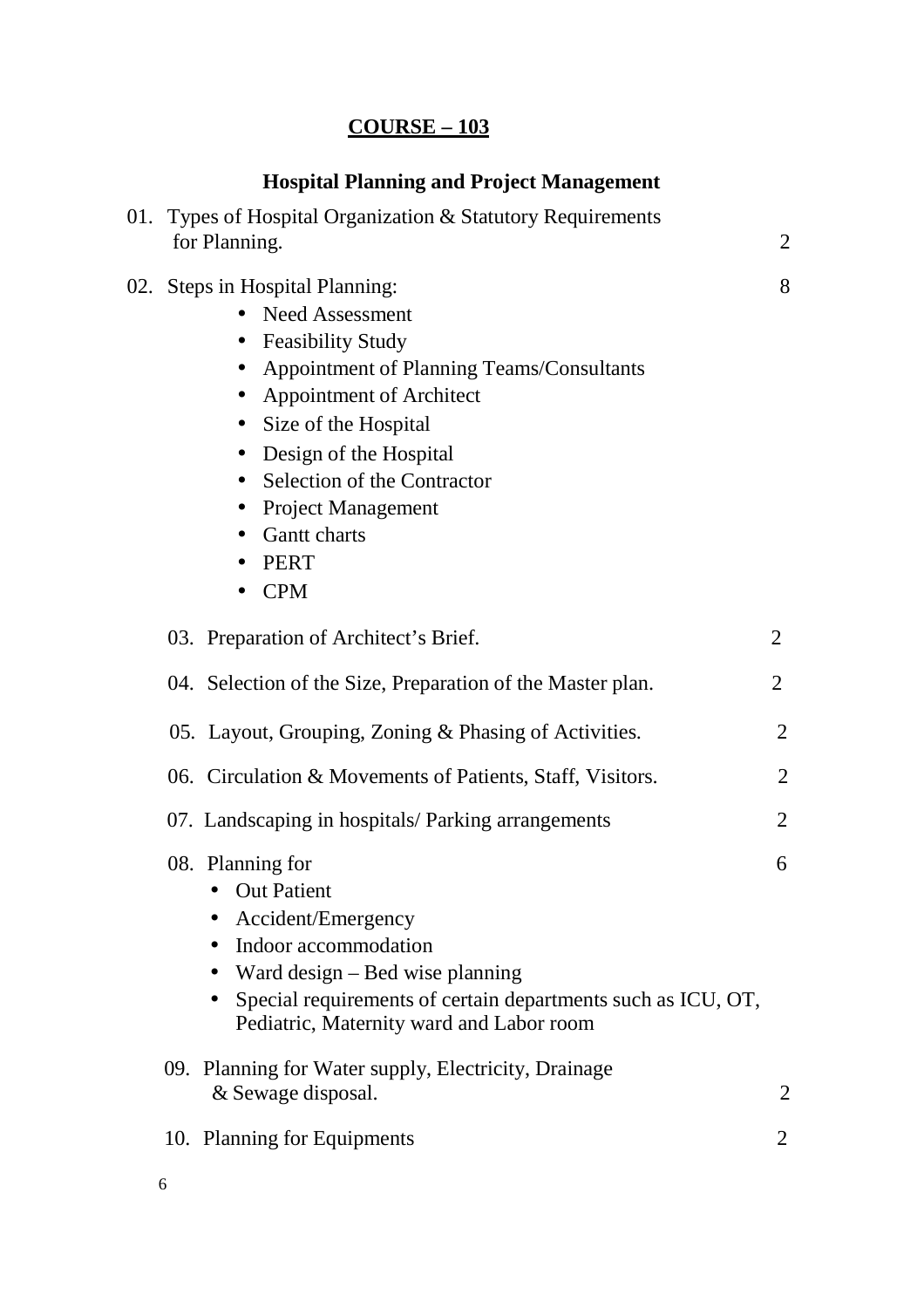| 11. Licences required for registration of hospital                                                                                                                                                                                                                                                               |  |
|------------------------------------------------------------------------------------------------------------------------------------------------------------------------------------------------------------------------------------------------------------------------------------------------------------------|--|
| 12. Acquisition and Merger of existing hospital by another group                                                                                                                                                                                                                                                 |  |
| 13. Commissioning a new hospital                                                                                                                                                                                                                                                                                 |  |
| 14. Research Methodology<br>6<br>• Planning a research project and selecting a research problem<br>Data from texts, internet and field<br>Sampling<br>The question aire and interview<br>Observations and case studies<br>$\bullet$<br>Measurement and analysis of data<br>$\bullet$<br>• Reporting and write up |  |
| <b>Total Hours</b>                                                                                                                                                                                                                                                                                               |  |

### **Course – 103**

### **Books Recommended:**

- 01.Hospital Planning & Administration WHO Monograph Series 54 By R. Llewelyn, Davis & H.M.C. Macaulay – Indian Edition – Jaypee Brothers, New Delhi.
- 02.Hospital & Nursing Homes : Planning, Organisation, & Management By Syed Amin Tabish – Jaypee Brothers, New Delhi.
- 03. Principles of Hospital Administration & Planning By B.M. Sakharkar – Japyee Brothers.
- 04. Hospital Administration By C.M. Francis & Marioc Desouza Jaypee Brothers, New Delhi.
- 05. Hospital Administration & Planning By A.G. Chandorkar Paras Medical Publisher.
- 06. Hospitals Planning, Design & Management By Kunders & Gopinath.
- 07. Healthcare System & Management By S.L. Goel Deep & Deep Publisher.
- 08. Management of Hospital By S.L. Goel & R. Kumar Deep & Deep Publisher.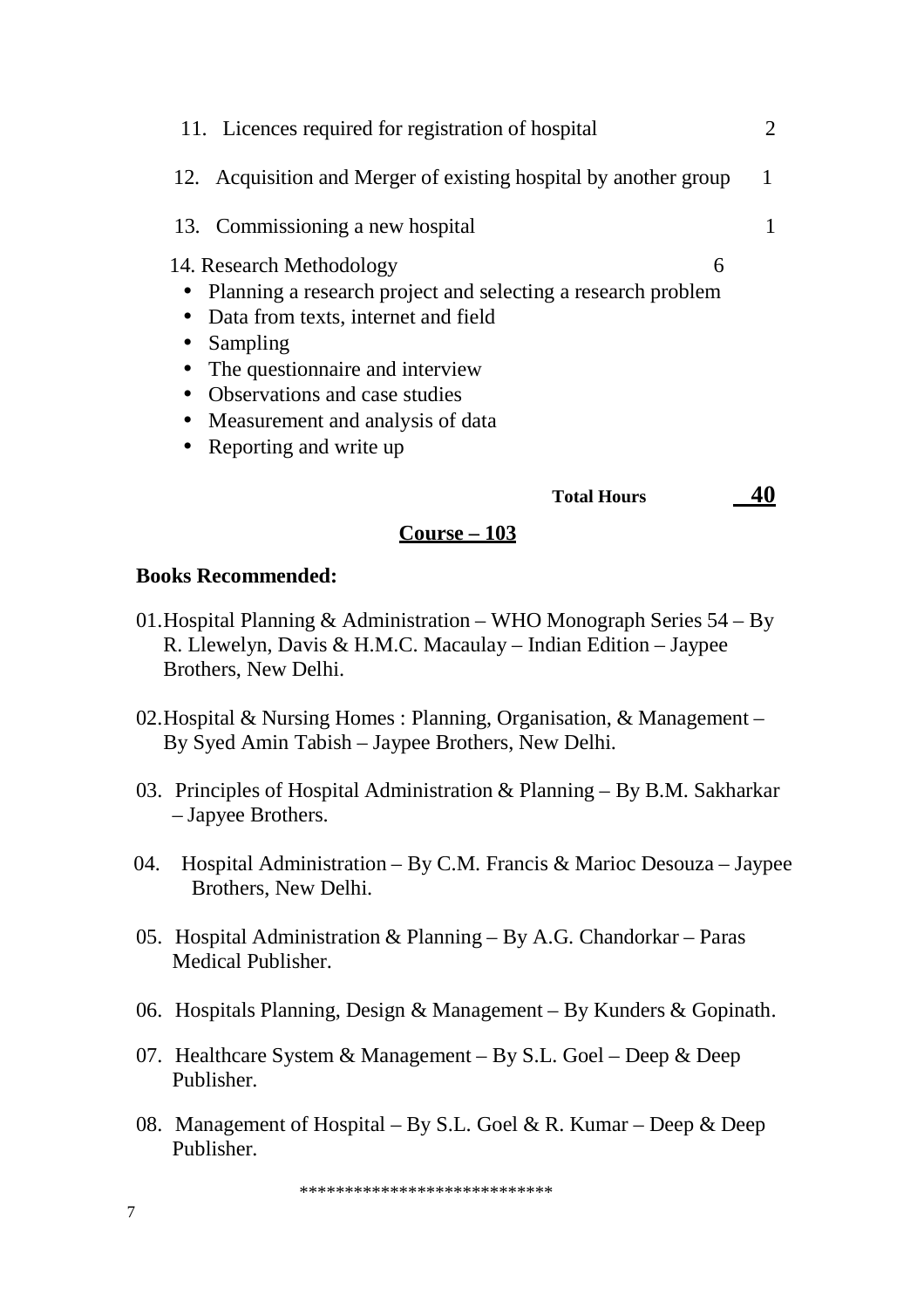# **Medical Terminology & Procedures**

| 01. Fundamentals of Medical Terminology                                                                                                                                                                                                                                                                                  | Hours<br>$\overline{2}$ |
|--------------------------------------------------------------------------------------------------------------------------------------------------------------------------------------------------------------------------------------------------------------------------------------------------------------------------|-------------------------|
| <b>Word Roots</b><br>$\bullet$                                                                                                                                                                                                                                                                                           |                         |
| Prefix<br>$\bullet$                                                                                                                                                                                                                                                                                                      |                         |
| Suffix<br>$\bullet$                                                                                                                                                                                                                                                                                                      |                         |
| Abbreviations & Symbols<br>$\bullet$                                                                                                                                                                                                                                                                                     |                         |
| Introduction to Anatomy & Physiology<br>02.                                                                                                                                                                                                                                                                              |                         |
| Organs & Systems<br>$\bullet$                                                                                                                                                                                                                                                                                            | 8                       |
| 1. Gastro Intestinal                                                                                                                                                                                                                                                                                                     |                         |
| 2. Respiratory                                                                                                                                                                                                                                                                                                           |                         |
| 3. Circulatory                                                                                                                                                                                                                                                                                                           |                         |
| 4. Renal                                                                                                                                                                                                                                                                                                                 |                         |
| 5. Reproductive                                                                                                                                                                                                                                                                                                          |                         |
| 6. Nervous                                                                                                                                                                                                                                                                                                               |                         |
| 7. Endocrine                                                                                                                                                                                                                                                                                                             |                         |
| 8. Musculoskeletal                                                                                                                                                                                                                                                                                                       |                         |
| 03. Common Diseases & Procedures - Gastro Intestinal<br>Cholecystitis and Cholelithiasis<br>$\bullet$<br>Appendicitis<br>$\bullet$<br><b>Intestinal Obstruction</b><br>$\bullet$<br>Hernia<br>$\bullet$<br>Peritonitis<br>$\bullet$<br>Gastroscopy<br>$\bullet$<br>Colonoscopy<br>$\bullet$<br>Laparoscopy<br>Laparotomy | 4                       |
| 04. Common Diseases & Procedures – Respiratory<br><b>Tuberculosis</b><br><b>Bronchial Asthma</b><br><b>Respiratory Failure</b><br><b>Pulmonary Embolism</b><br>Pneumonia<br><b>Bronchosopy</b><br>$\bullet$<br><b>Pulmonary Function Tests</b><br>Cardio-Pulmonary Resuscitation (CPR)                                   | 4                       |
|                                                                                                                                                                                                                                                                                                                          |                         |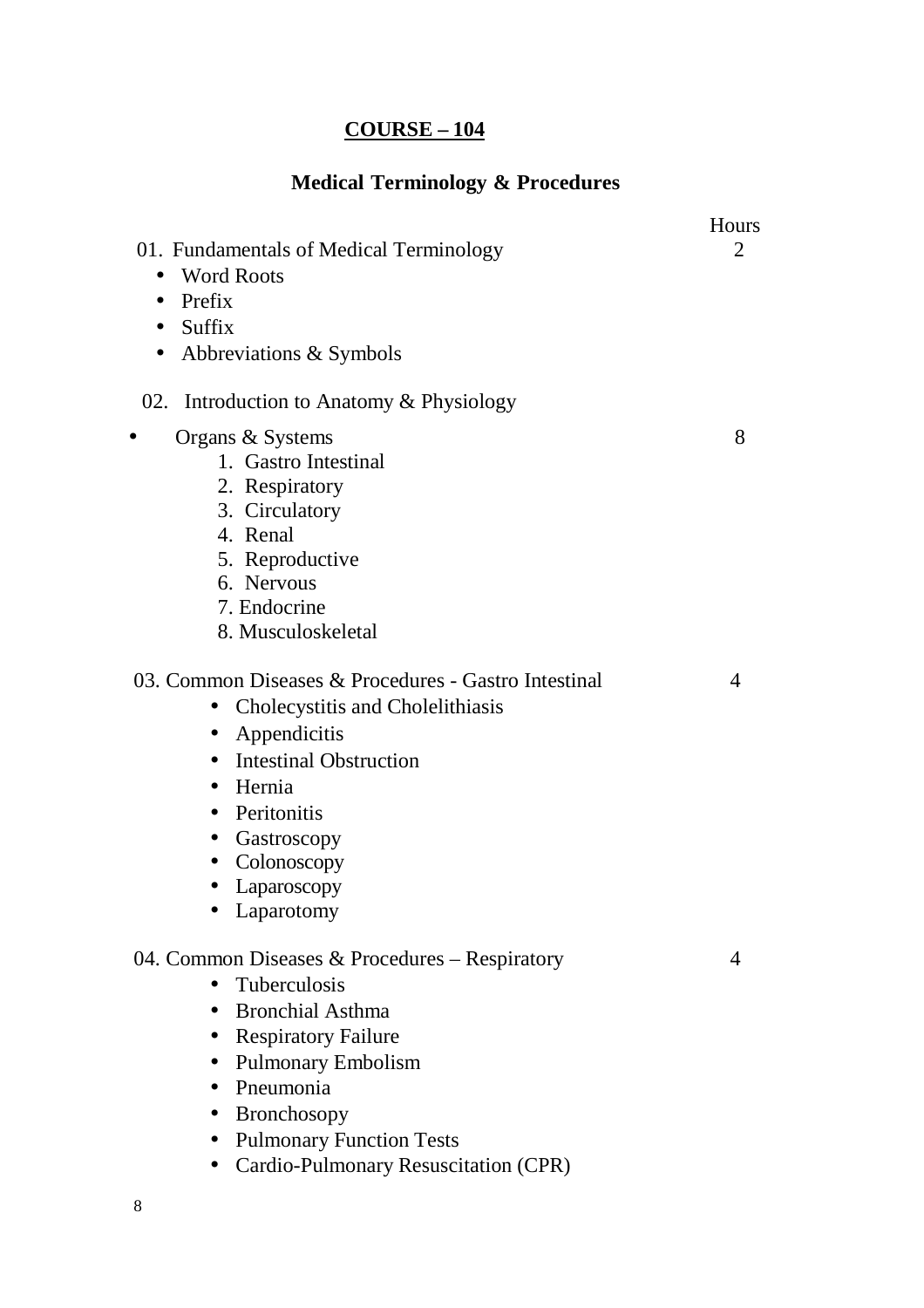- 05. Circulatory 4
	- Hypertension
	- Coronary Artery Disease
	- Cardiac Arrest
	- Shock
	- Deep Vein Thrombosis (DVT)
	- $\bullet$  ECG
	- 2D Echo Cardiogram
	- Coronary Angiography and Angioplasty
	- Cardiac Catheterization
	- Stress Test (TMT)
	- Pacemaker

### 06. Renal 4

- Urinary Tract Infection
- Renal Failure
- Renal / Bladder Stones
- Intravenous Pyelography
- Cystoscopy
- Urinalysis
- Hemodialysis
- Peritoneal Dialysis

### 07. Reproductive 4

- Female
	- o Menstrual Disorders
	- o Fibroids
	- o Malignancy Breast cancer and self-examination
	- o Infertility and IVF
	- o Mammography
	- o Ultra Sound
	- o Laparoscopy
	- o Tubectomy
	- o D & C

### • Male

- o Prostate Enlargement
- o Hydrocele
- o Transurethral Resection of Prostate (TURP)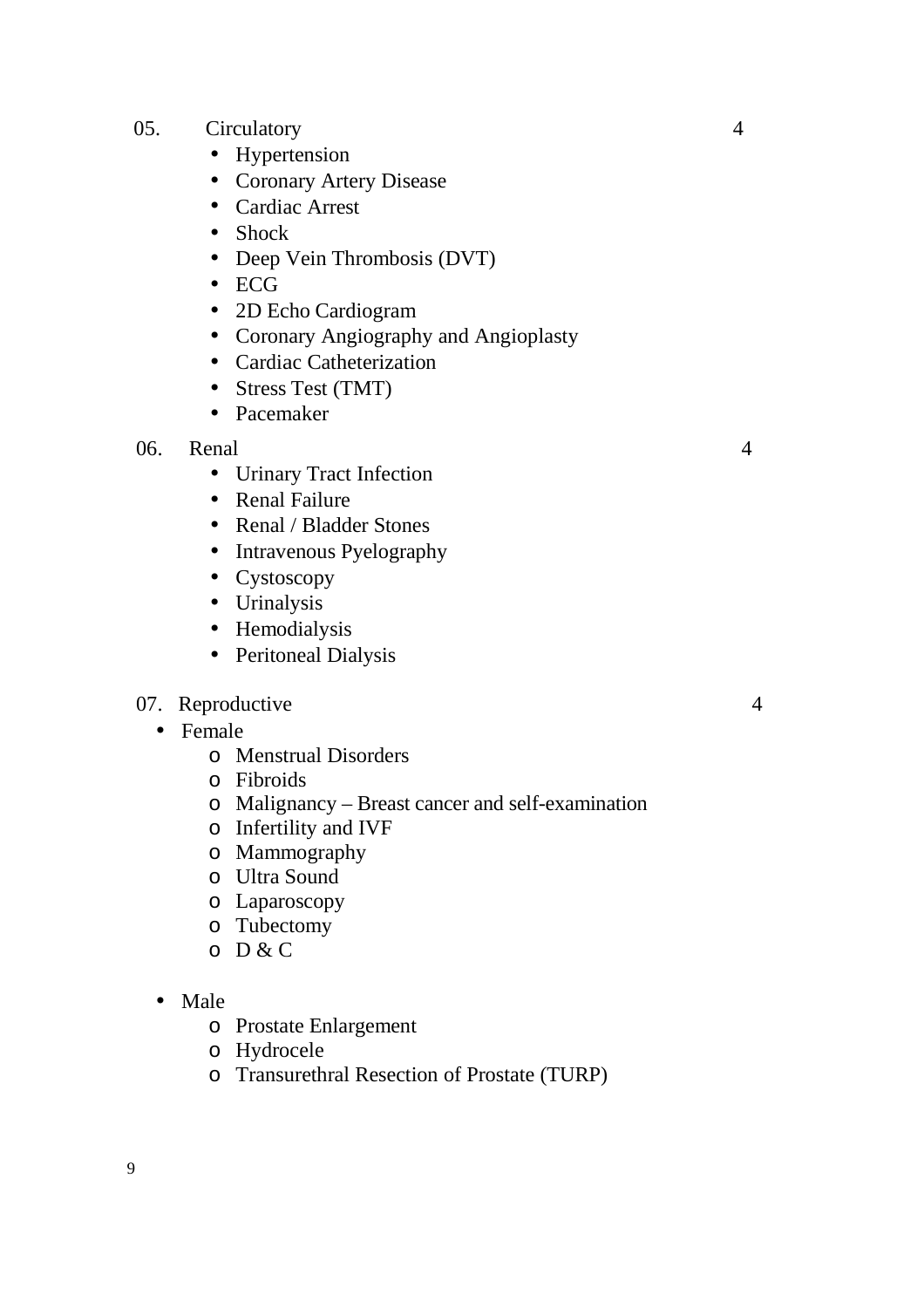| 08.<br><b>Nervous</b>                                | $\overline{4}$ |
|------------------------------------------------------|----------------|
| Stroke (Cerebrovascular accident – CVA)<br>$\bullet$ |                |
| <b>Brain Tumor</b><br>$\bullet$                      |                |
| <b>Brain Injuries</b><br>$\bullet$                   |                |
| Spinal Cord Injuries<br>$\bullet$                    |                |
| <b>Lumbar Puncture</b>                               |                |
| Myelography<br>$\bullet$                             |                |
| CT Scan                                              |                |
| <b>MRI</b><br>$\bullet$                              |                |
| <b>EEG</b><br>$\bullet$                              |                |
| <b>EMG</b><br>$\bullet$                              |                |
| 09. Endocrine                                        | $\overline{2}$ |
| • Thyroid disorders                                  |                |
| • Diabetes mellitus                                  |                |
| 1. Musculoskeletal                                   | $\overline{2}$ |
| • Osteoporosis                                       |                |
| • Fractures and treatments                           |                |
| $\bullet$ Implants                                   |                |
| 11. Oncology                                         | $\overline{2}$ |
| • Investigations                                     |                |
| $\bullet$ FNAC                                       |                |
| • Histopathology and frozen section                  |                |
| • Application of nuclear medicine in oncology        |                |

## Total Hours 40 **Course – 104**

### **Books Recommended:**

- 01. Principles of Anatomy & Physiology By Gerard J. Tortora
- 02. Anatomy & Physiology in Health & Illness By Anne Waugh Churchil Livingstone.
- 03. Anatomy & Physiology for Nurses By Evelyn Pearce Indian Edition – Jaypee Brothers, New Delhi.
- 04. Dorland's Pocket Medical Dictionary.
- 05. Taber's Cyclopedic Medical Dictionary Fadavis Philadelphin
- 06. Medical Manual of Anatomy By Sampath Madhyastha CBS Publication.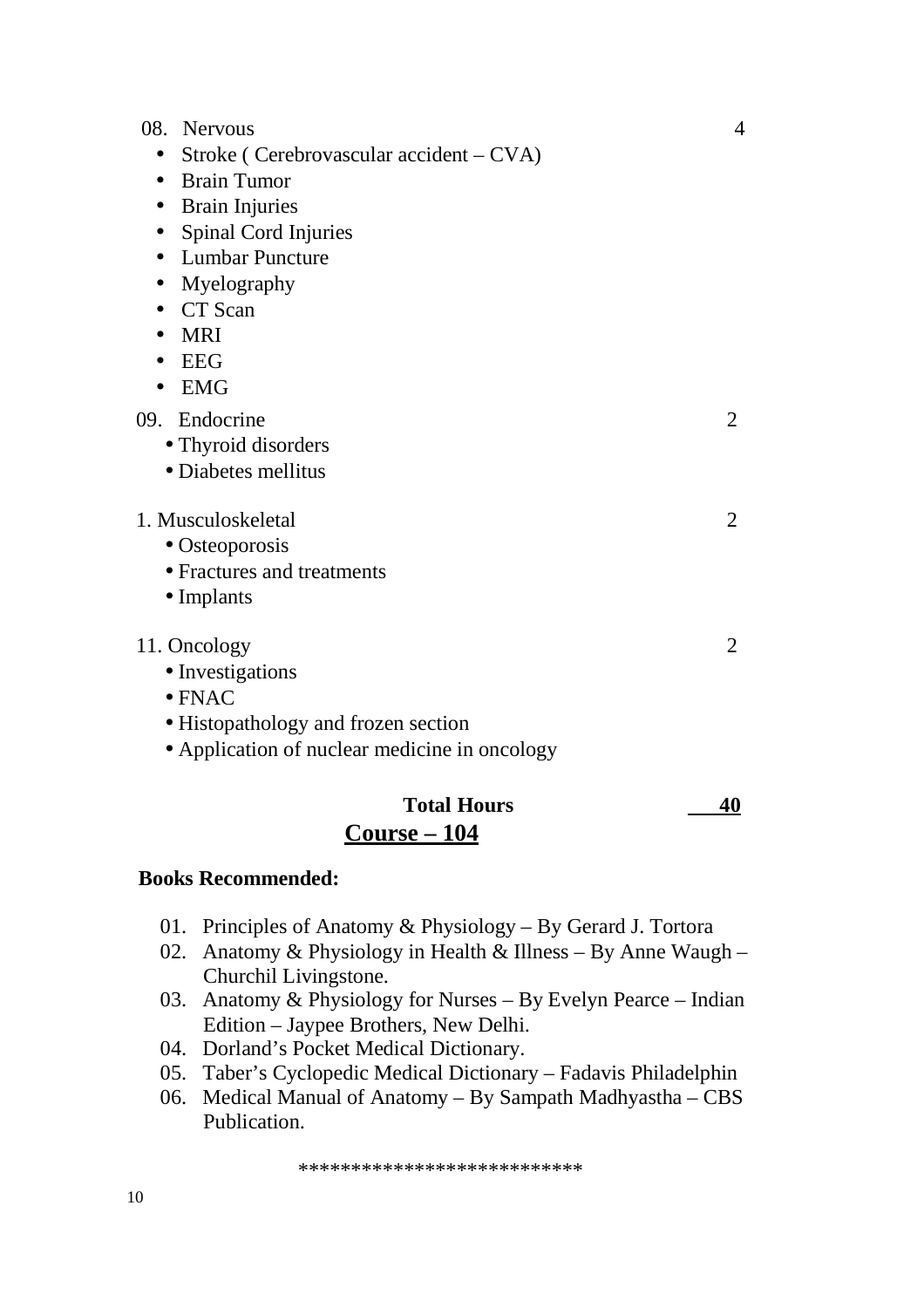# **Hospital Administration**

| 01. History of hospital as an organization and its structure                                                                                                                                                                                                                                                                                                                                                                                                                                                                                                                                                                                                                                                                                                                                                                                                                                                                         | 2                                |
|--------------------------------------------------------------------------------------------------------------------------------------------------------------------------------------------------------------------------------------------------------------------------------------------------------------------------------------------------------------------------------------------------------------------------------------------------------------------------------------------------------------------------------------------------------------------------------------------------------------------------------------------------------------------------------------------------------------------------------------------------------------------------------------------------------------------------------------------------------------------------------------------------------------------------------------|----------------------------------|
| 02. Departments of a Hospital<br>Outpatient department and front office<br>Nursing services<br>$\bullet$<br>Radiology and Imaging services<br>$\bullet$<br>Pathology and Clinical Laboratory services<br>$\bullet$<br>Operation theatre services<br><b>ICU/ CCU/ NICU/ PICU</b><br>$\bullet$<br><b>Cardiac Catheterization services</b><br>$\bullet$<br><b>Emergency Medical Services</b><br>$\bullet$<br><b>Blood Bank services</b><br>$\bullet$<br>Surgical and Medical wards<br>$\bullet$<br>Obstetric and Gynecologic wards and Labor room suite<br>$\bullet$<br><b>Central Sterile Supply Department</b><br>$\bullet$<br><b>Medicolegal Services</b><br>$\bullet$<br>Laundry and Linen services<br>$\bullet$<br>Housekeeping services<br>$\bullet$<br>Biomedical waste disposal<br>$\bullet$<br>Kitchen and Catering services<br>$\bullet$<br><b>Medical Records Department</b><br>$\bullet$<br>Accounts and Billing department | 12                               |
| 03. Routine Admission/Discharge Procedures/Discharge Summary<br>04. Hospital Utilization Statistics.<br>Average Length of Stay (ALOS)<br>$\bullet$<br><b>Bed Occupancy Rate</b><br>Turn Over Interval                                                                                                                                                                                                                                                                                                                                                                                                                                                                                                                                                                                                                                                                                                                                | $\overline{2}$<br>$\overline{2}$ |
| 05. Daily Reports / Returns.<br><b>Hospital Census</b><br>$\bullet$<br>Matron's Report<br>$\bullet$<br>Medical Officer's Report<br>$\bullet$<br><b>Casualty Report, Medico-Legal Cases</b><br>$\bullet$<br>Report from ICU / ICCU<br><b>Security Report</b><br><b>Maintenance Department Report</b><br><b>OT</b> List                                                                                                                                                                                                                                                                                                                                                                                                                                                                                                                                                                                                                | 2                                |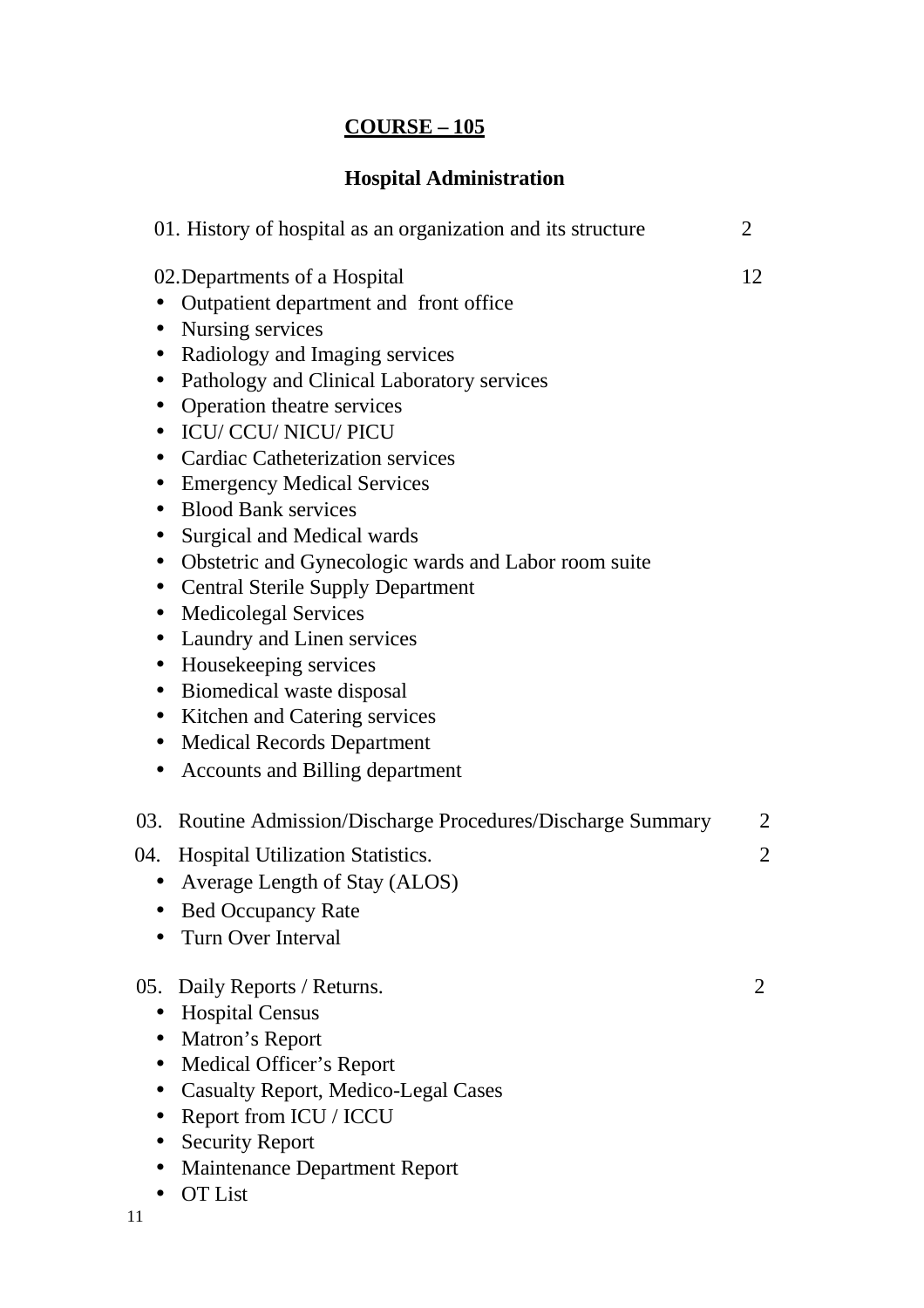06. Biostatistics 4 • Vital and Health statistics • Frequency distribution • Measurements of mean, median and mode • Measurements of dispersion mean and standard deviation • Testing of hypothesis • Test of significance - Normal test (t) and Chi-square test • Incidence and prevalence rates 07. Patient's Complaints.  $\mathcal{L}$ 08. Medical Certificates. 09. Hospital Committees. 2 Role, Composition, Frequency of Meetings, Minutes of the Meetings, Follow up Actions. 10. Patient Relations Management: 2 Interviews, Questionnaires, Observations, Exit Interviews, Reporting and Compliance 11. Duties & Responsibilities of the Hospital Administrator/CEO. 2 • In Profit Making Hospitals • In Non-Profit Making Hospitals 12. Marketing of Hospital: 4 • Guest Lectures, Seminars, Workshops • Continuous Medical Education • Organization of Camps • Public Participation • International Marketing and medical tourism 13. Hospital Security. 2 • Staff • Patients • New born babies • Stores 14. Hospital Waste Management. 2 15. Methods of Infection Control. **Total Hours 40**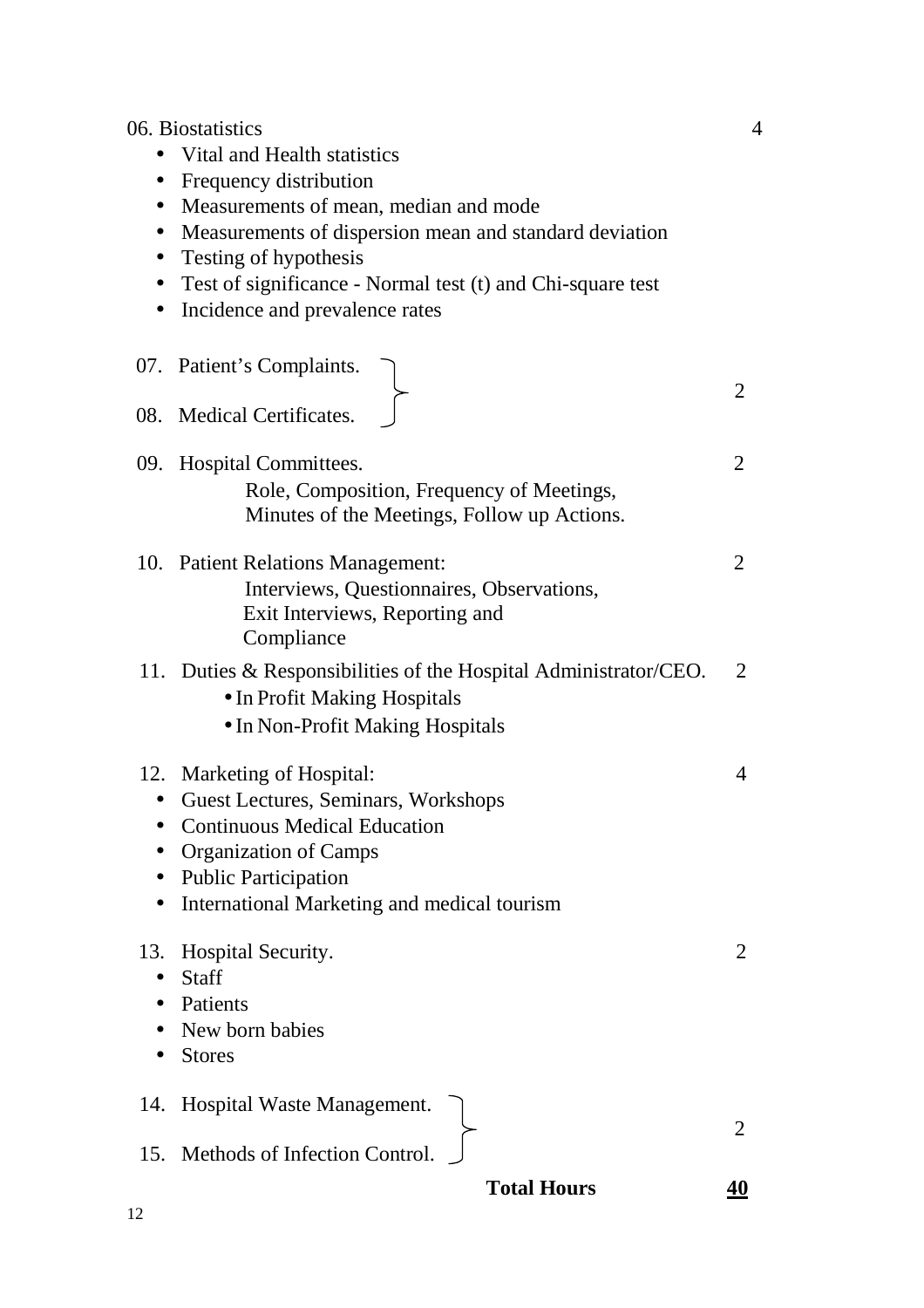### **Course – 105**

#### **Books Recommended**:

- 01. Sana's Guidelines for Hospital Infection Control By Mohd. S. Khan Jaypee Brothers, New Delhi.
- 02. Hospital Waste Management & it's Monitoring By Madhuri Sharma – Jaypee Brothers, New Delhi.
- 03. Medical Stores Management By Shakti Gupta & Sunil Kant Jaypee Brothers, New Delhi.
- 04. Medical Records, Organisation & Management By G.P. Mogli Jaypee Brothers, New Delhi.
- 05. Guidelines on Effective Hospital Administration- Dr. P.V.Bokil
- 06. Emergency Medical Services & Disaster Management By D.K. Dave & Shakti Gupta – Jaypee Brothers, New Delhi.
- 07. Hospital Waste Management By A.G. Chandorkar Paras Medical Publisher.
- 08. Hospital Infection Control By S.A. Tabish Academa, New Delhi.

\*\*\*\*\*\*\*\*\*\*\*\*\*\*\*\*\*\*\*\*\*\*\*\*\*\*\*\*\*\*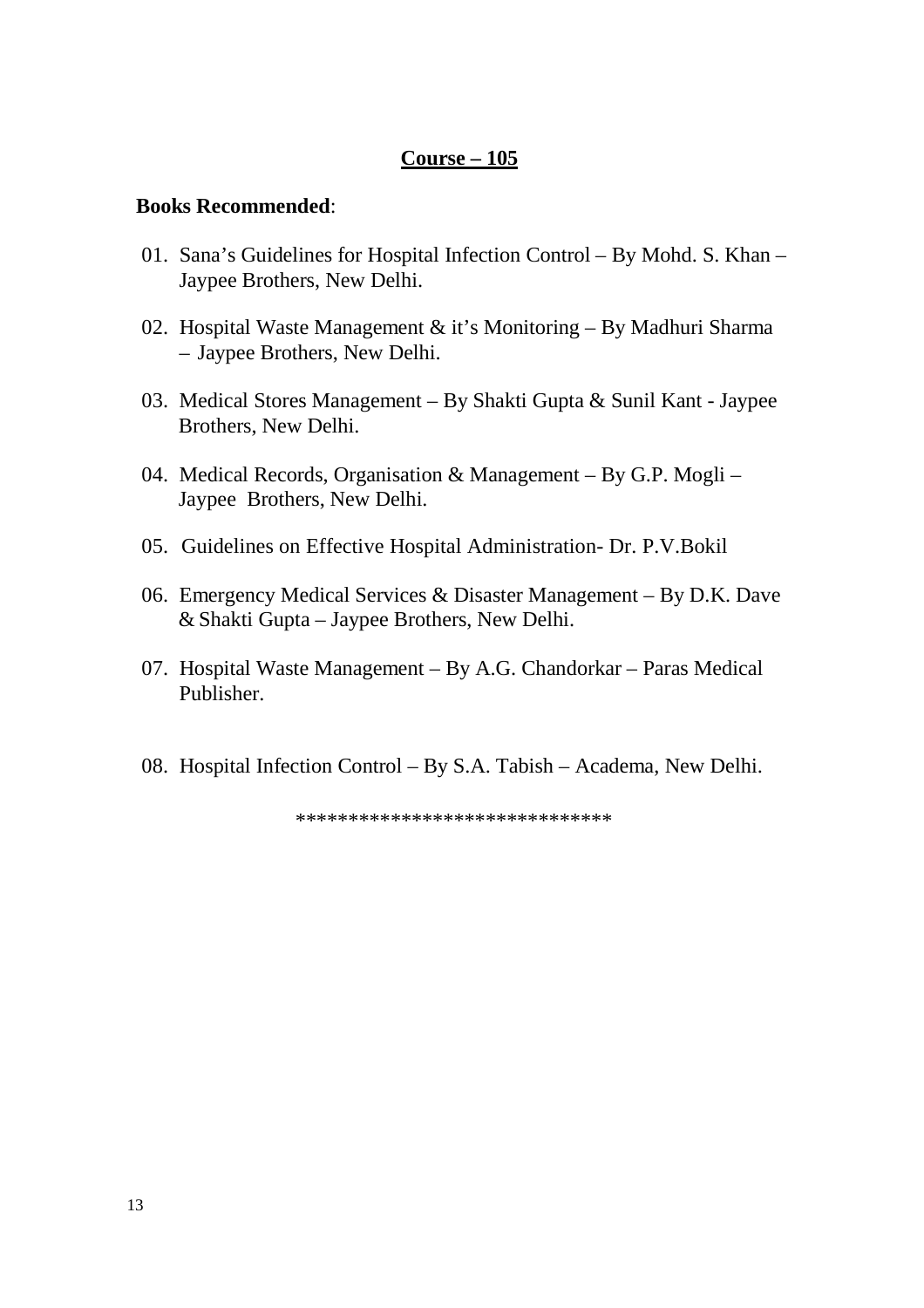# $COUNSE-106$

# **Evaluation Pattern of Course 106**

# **Journal related to Hospital Training**

The Journal should contain details of main departments of Hospitals, along with its location, space requirements, equipment needs, manpower, functions, etc.

## The following Departments should be studied:

- 1. O.P.D. and Front office
- 2. Clinical Laboratories
- 3. Radiology and Imaging Departments
- 4. Casualty/EMS
- 5. Stores
- 6. Marketing Services
- 7. Operation Theater
- 8. Critical care areas
- 9. CSSD
- 10. Wards
- 11. Maintenance Department
- 12. Physiotherapy
- 13. Bio-Medical Department
- 14. Human Resources department
- 15. Catering and Kitchen Services
- 16. Pharmacy

Strict monitoring is essential to ensure originality of the material submitted in the Journals.

- 01. 30 Marks For Classroom performance, attendance  $\&$  tutorials
- $02.70$  Marks For the Viva Voce.

At the end of the Semester  $- I$ , a Viva Voce shall be conducted by the Institute. During Viva Voce examination questions pertaining to subjects taught in the Semester-I will also be included. Examiners will assess students for 100 marks.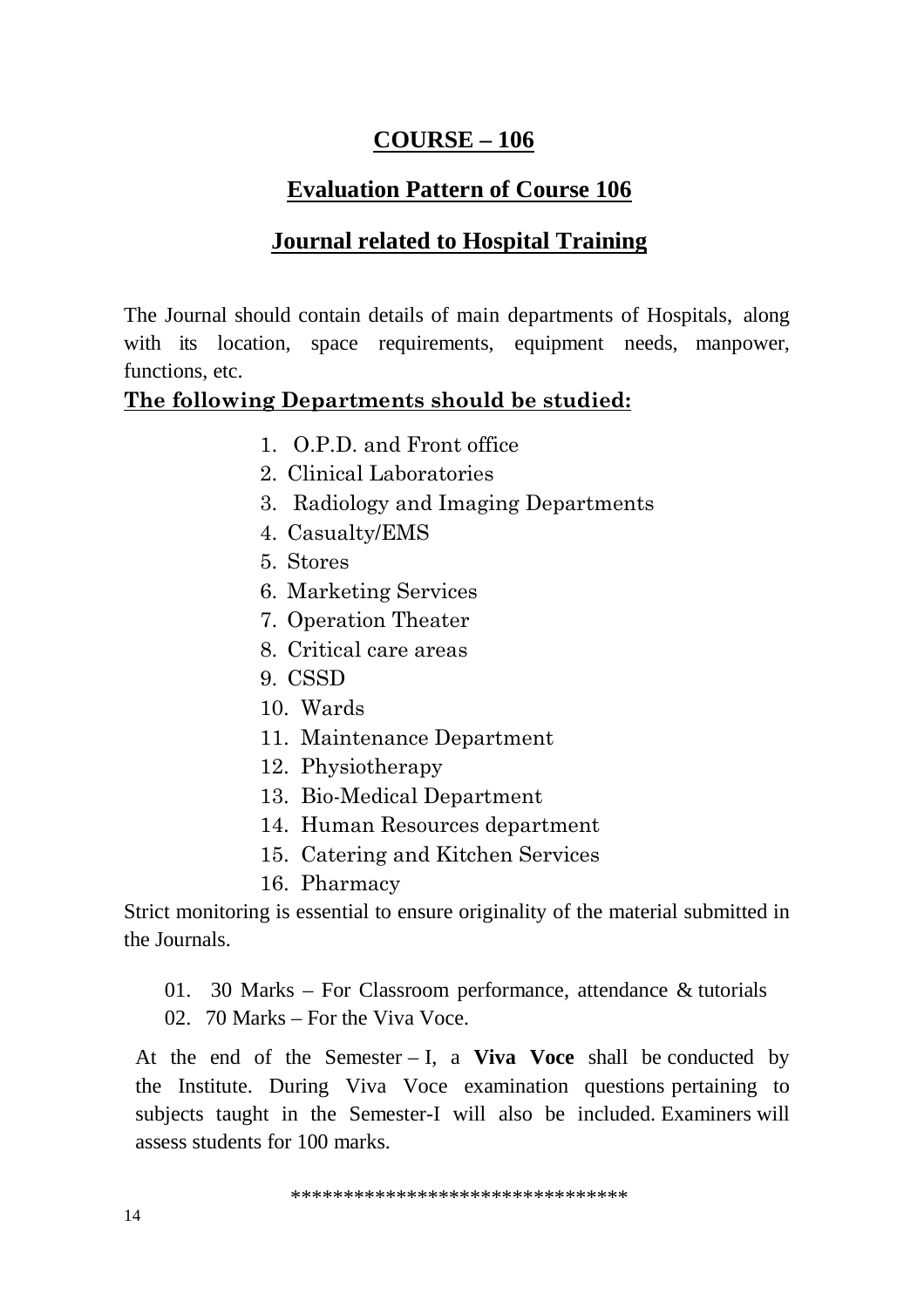# **SEMESTER II**

## **COURSE – 201**

# **Human Resource Management**

| 01.                    | <b>Functions of Human Resource Management</b>                                                                         | Hours<br>4     |
|------------------------|-----------------------------------------------------------------------------------------------------------------------|----------------|
|                        | The Managerial Perspective Objectives of<br><b>Personnel Department Human Resource</b><br>Development (HRD).          |                |
| $\bullet$<br>$\bullet$ | 02. Position of the Personnel Department.<br>Organisation of the Personnel Department<br>$Line - Staff$ Relationship. | 2              |
| 03.<br>$\bullet$       | Manpower Planning & Development.<br>Manpower Needs.                                                                   | $\overline{2}$ |
|                        | 04. Job Analysis, Job Description & Specifications<br>for Hospital Staff.                                             | 4              |
| $\bullet$              | 05. Selection & Recruitment.<br>Orientation.                                                                          | $\overline{2}$ |
|                        | 06. Duty rosters of various categories of staff                                                                       | 2              |
| $\bullet$              | 07. Manpower Developing & Training.<br>Counselling                                                                    | $\overline{2}$ |
| $\bullet$              | 08. Career Planning.<br><b>Promotion Policies</b><br>Vertical and horizontal transfers<br><b>Employee Turnover</b>    | $\overline{2}$ |
|                        | 09. Wage Administration, Salary Administration.                                                                       | 2              |
| 10.                    | Employee Benefits & Social Security.                                                                                  | $\overline{2}$ |
| 11.                    | Performance Appraisals: Techniques & Practices.                                                                       | 4              |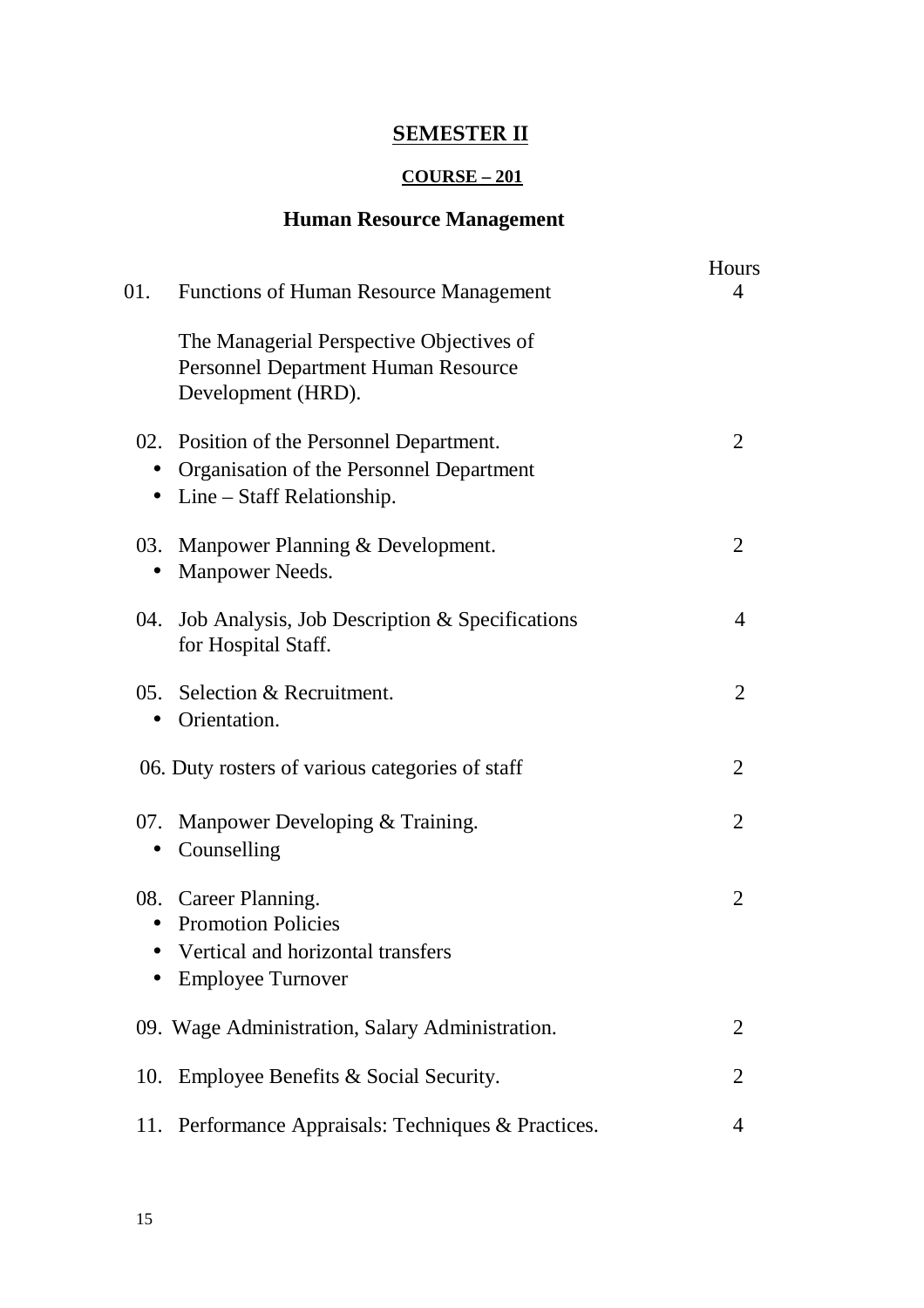|                        | Course – 201                                                                                   |                |
|------------------------|------------------------------------------------------------------------------------------------|----------------|
|                        | <b>Total Hours</b>                                                                             | <u>40</u>      |
|                        | Departmental enquiry                                                                           |                |
| $\bullet$              | Disciplinary action<br>Law of natural justice                                                  |                |
| $\bullet$              | Behaviors of staff                                                                             |                |
| $\bullet$              | Identification                                                                                 |                |
| $\bullet$              | Dress code                                                                                     |                |
| $\bullet$              | Punctuality                                                                                    |                |
|                        | 16. Discipline.                                                                                | 2              |
|                        | Specialized Training.                                                                          |                |
| $\bullet$              | In service Training, on job Training, Higher Courses,                                          |                |
|                        | 15. Development of staff.                                                                      | 2              |
|                        | Nursing Staff, Other Paramedical Staff.                                                        |                |
| 14.                    | Issues Relating to Management of Professionals,<br>Consultants, Specialists, Medical Officers, | 2              |
|                        |                                                                                                |                |
|                        | 13. Dynamics of Behaviour at Individual Level.<br>Group Dynamics.                              | 2              |
|                        |                                                                                                |                |
| $\bullet$              | Conflict management                                                                            |                |
| $\bullet$              | Collective bargaining                                                                          |                |
| $\bullet$<br>$\bullet$ | Settlement of disputes<br><b>Industrial Dispute Act</b>                                        |                |
| $\bullet$              | Unions & their role                                                                            |                |
| 12.                    | <b>Industrial Relations.</b>                                                                   | $\overline{4}$ |
|                        |                                                                                                |                |

### **Books Recommended** :

- 01. Personnel Management & Industrial Relations By Rustom S. Davar – Vikas Publishing House.
- 02. Human Resource Management By Garry Dessler Prentice Hall India.
- 03. Human Resource & Personnel Management By Aswathappa Tata McGraw Hill.
- 04. Human Resource Management By Khan.

\*\*\*\*\*\*\*\*\*\*\*\*\*\*\*\*\*\*\*\*\*\*\*\*\*\*\*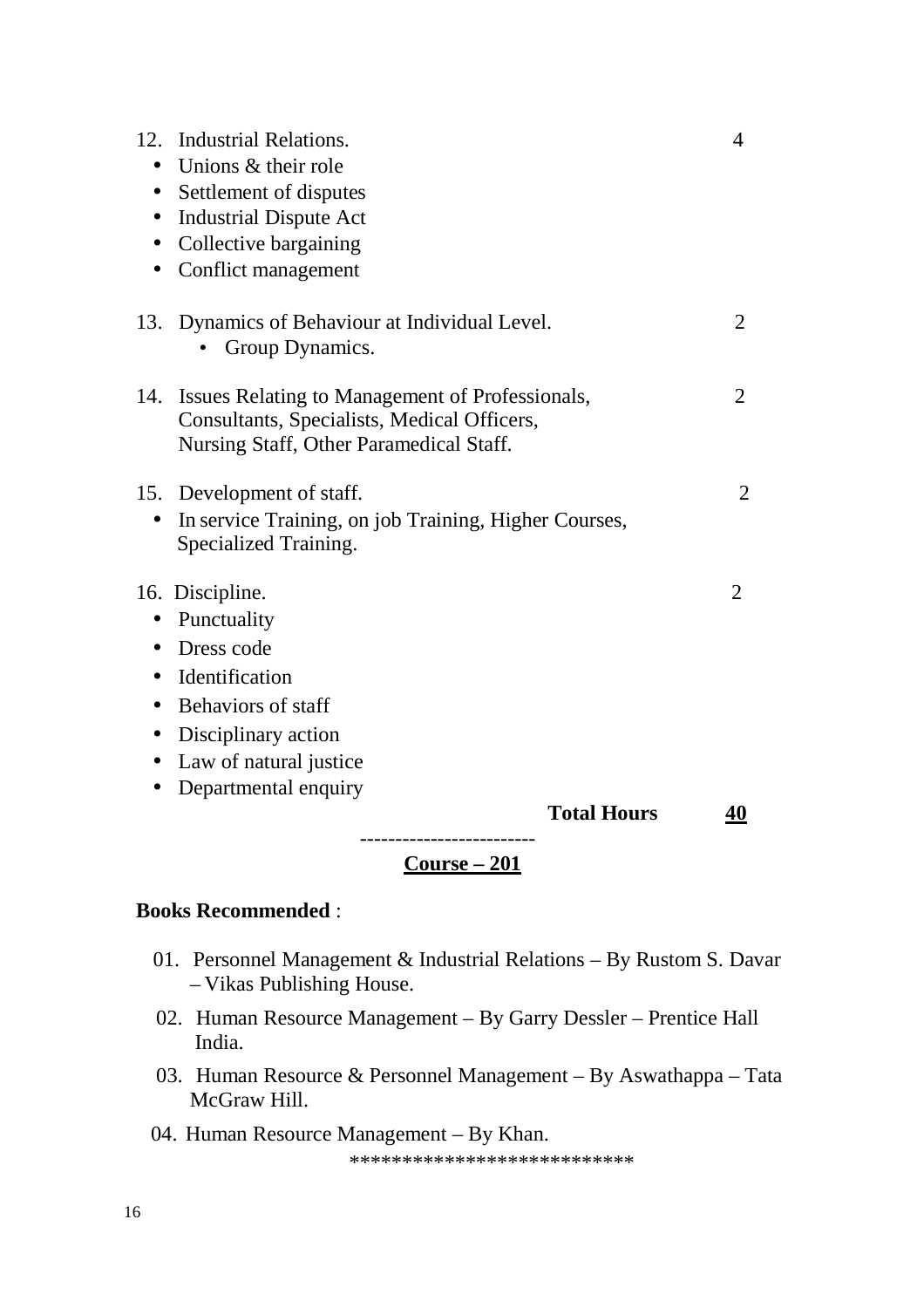| <b>Laws Related to Hospital &amp; Medical Services</b>                                                                                                                                                                                                                                                                            |                |
|-----------------------------------------------------------------------------------------------------------------------------------------------------------------------------------------------------------------------------------------------------------------------------------------------------------------------------------|----------------|
| 01. Introduction & Legal Procedures.<br>Court, Affidavit, Evidence, Complaint,<br>Investigation, Oath, Offence, Warrant, Summons.<br>Medico Legal Aspects of Emergency Services.                                                                                                                                                  | Hours<br>4     |
| 02. Inquest.<br>Police Inquest, Magistrate's Inquest.                                                                                                                                                                                                                                                                             | $\overline{2}$ |
| 03. Criminal Courts in India & their Powers.                                                                                                                                                                                                                                                                                      | $\overline{2}$ |
| 04. General Important Legal Knowledge Pertaining to IPC,<br>CRPC, Civil PC, Evidence Act.                                                                                                                                                                                                                                         | 2              |
| 05. Rights & Responsibilities of Medical Person.                                                                                                                                                                                                                                                                                  | $\overline{2}$ |
| 06. Hippocratic Oath, Declaration of Geneva.                                                                                                                                                                                                                                                                                      | $\overline{2}$ |
| 07. Code of Medical Ethics                                                                                                                                                                                                                                                                                                        | $\overline{2}$ |
| 08. Organizational & Procedural Laws.                                                                                                                                                                                                                                                                                             | $\overline{2}$ |
| <b>Indian Contract Act</b><br>Nursing Home-Registration Act<br>$\bullet$<br>Birth-Death Registration Act.                                                                                                                                                                                                                         |                |
| 09. Labour Laws Applicable to a Hospital.<br>Indian Trade Union Act 1926/Industrial Dispute Act<br>1947.<br>The Bombay Shops & Establishment Act.<br>The Workmen's Compensations Act.<br>The Industrial Employment (Standing Orders) Act<br>1946.<br>Payment of Wages Act.<br><b>Employee Provident</b><br>Maternity Benefit Act. | 4              |
| 10. Professional Negligence, Errors & Commission                                                                                                                                                                                                                                                                                  | $\overline{2}$ |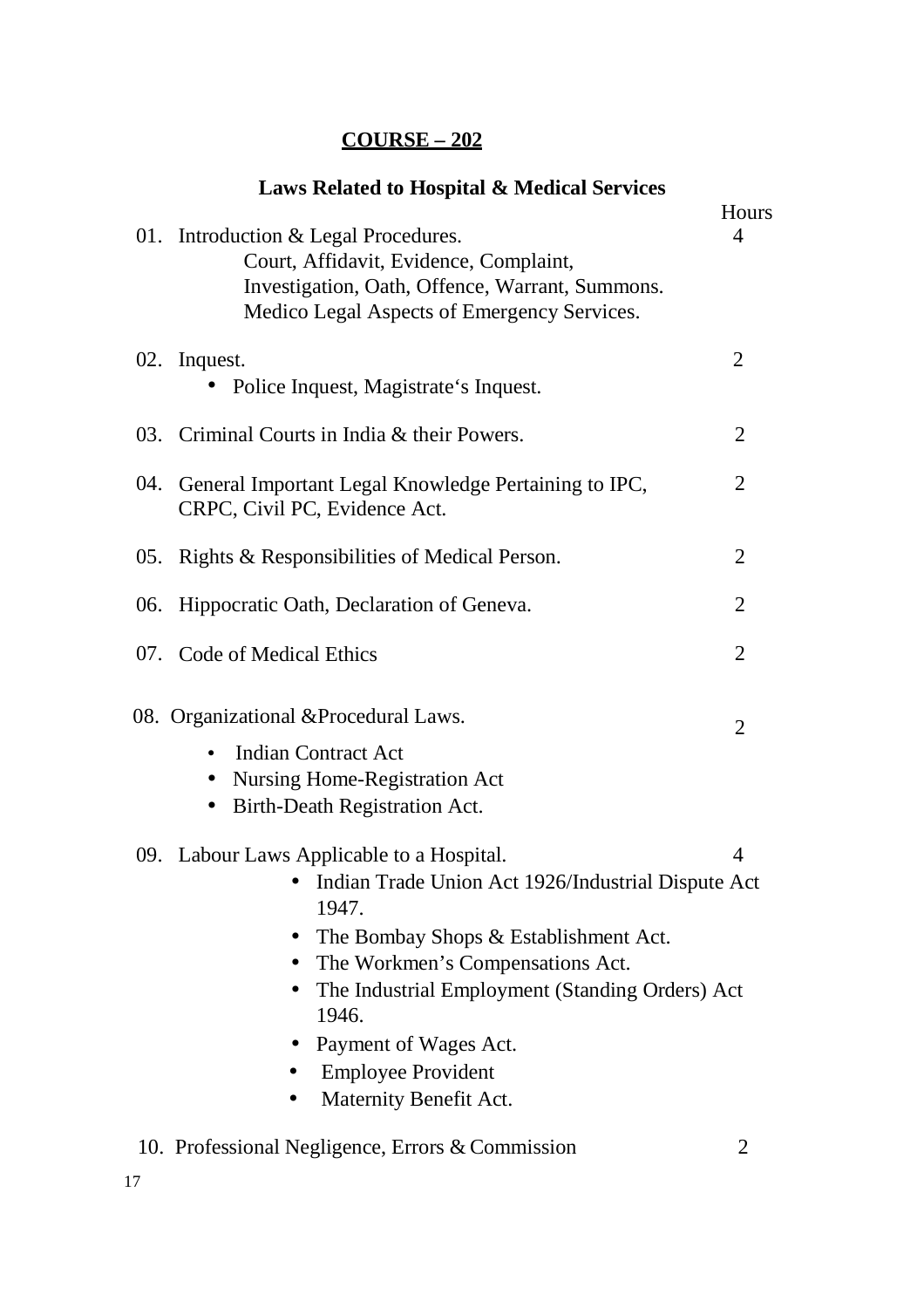|                  | <b>Total Hours</b>                                                                                                                                                                                                                                  | 40             |
|------------------|-----------------------------------------------------------------------------------------------------------------------------------------------------------------------------------------------------------------------------------------------------|----------------|
| 16.<br>$\bullet$ | Illustrative Cases of Medical Negligence in India.<br>Surgery<br><b>OBST/GYNAEC</b><br>Medicine<br>Pediatrics<br>Other Disciplines/Anesthesia                                                                                                       | $\overline{4}$ |
|                  | 15. Preventive Steps for Doctors/Hospitals to Avoid Litigation.<br><b>Consent Form</b><br>Life support<br>$\bullet$<br><b>Dying Declaration</b><br>Death Certificate<br><b>High Risk</b><br>$\bullet$<br>Post Mortem                                | $\overline{2}$ |
|                  | 14. Doctor Patient Relationship.                                                                                                                                                                                                                    | $\overline{2}$ |
| 13.              | Medical Negligence $&$ Compensation.                                                                                                                                                                                                                | 2              |
|                  | 12. Consumer Protection Act 1986.                                                                                                                                                                                                                   | $\overline{2}$ |
|                  | 11. Laws Related to Medical Procedures.<br>• Medical Termination of Pregnancy Act 1971(MTP<br>Act)<br>• Prenatal Diagnostic Techniques, Regulations $\&$<br>Prevention of Misuse Act 1994 (PNDT Act)<br>• Transplantation of human organs Act 1994. | $\overline{4}$ |
|                  |                                                                                                                                                                                                                                                     |                |

---------------------------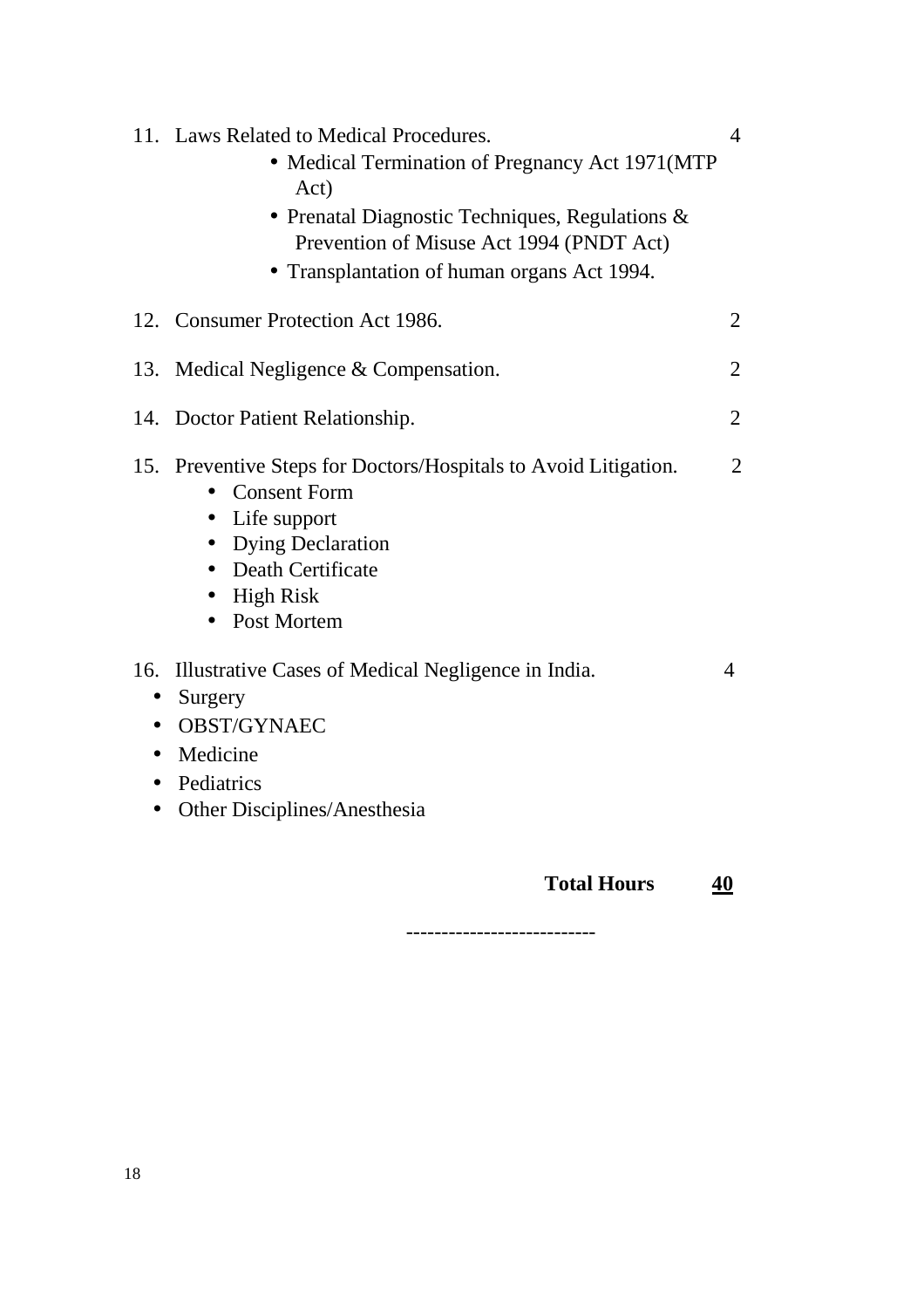### **Course – 202**

#### **Books Recommended:**

- 01. Parikh's Text Book of Medical Jurisprudence  $&$  Toxicology By Dr. C.K. Parikh – CBS Publications.
- 02. Medical Negligence & Compensation By Jagdish Singh Bharat Law, Jaipur.
- 03. Medical Negligence & Legal Remedies By Anoop K. Kaushal Universal.
- 04. Medical Termination of Pregnancy Act.
- 05. Preconception & Prenatal Diagnostic Techniques (Prohibition of sex selection) Act 1994.
- 06. Organ Transplant Act.
- 07. The Consumer Protection Act 1986.
- 08. Indian Trade Union Act 1926.
- 09. Industrial Dispute Act 1946.
- 10. Medico-legal Aid to Hospitals & Doctors, with Consumer Protection Law – By M.S. Pandit & Shobha Pandit – Pandit Publications.
- 11. Opening the Domains of Laws By Adv. Seema Bapat.
- 12. Modi's Book on Medico Jurisprudence & Toxicology.

\*\*\*\*\*\*\*\*\*\*\*\*\*\*\*\*\*\*\*\*\*\*\*\*\*\*\*\*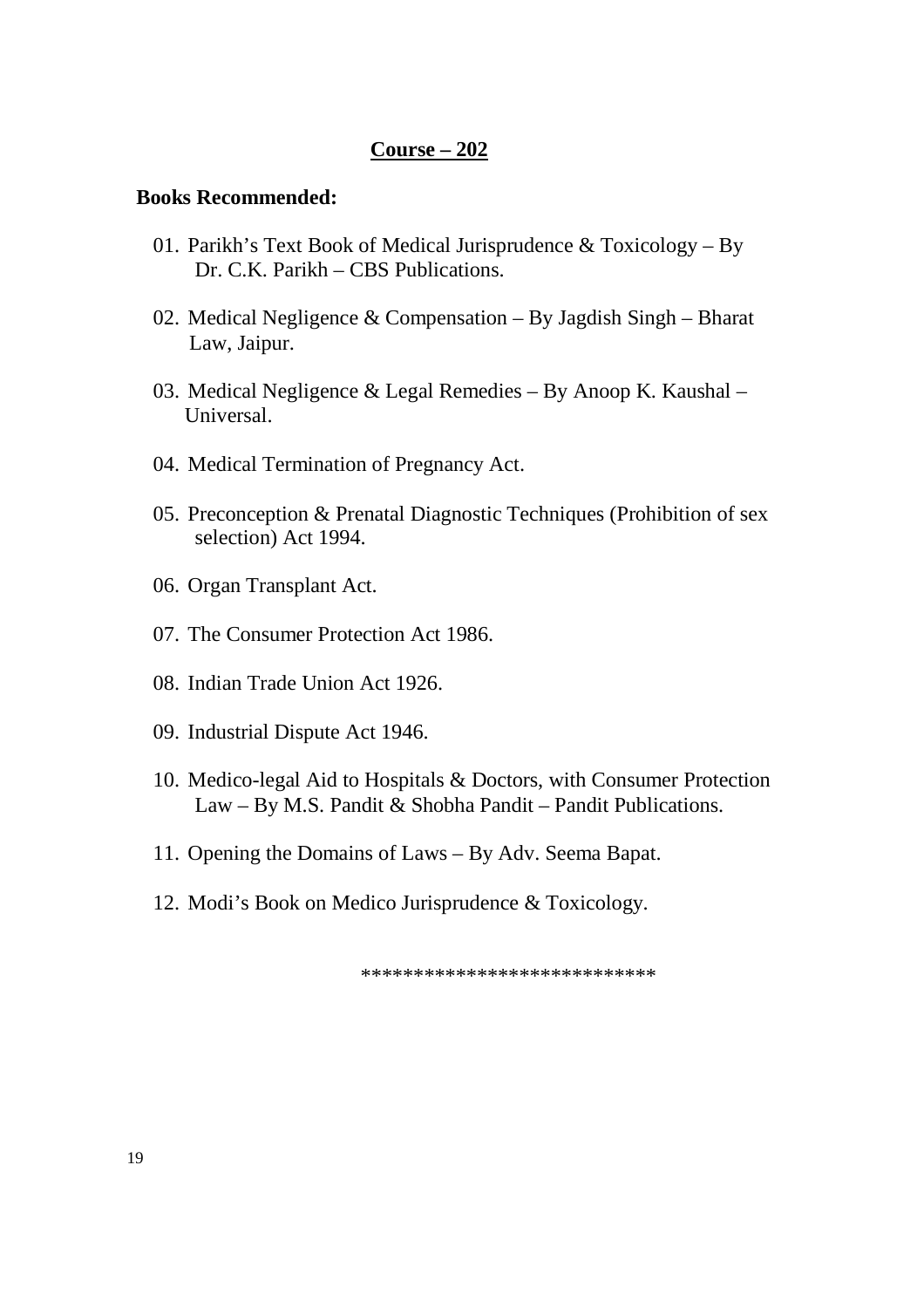# **COURSE -203**

| 01.<br>$\bullet$<br>$\bullet$<br>$\bullet$ | Principles of Materials Management.<br>Definition<br>Scope & Functions<br>Objectives                                                                                                                                                                                           | Hours | 2 |
|--------------------------------------------|--------------------------------------------------------------------------------------------------------------------------------------------------------------------------------------------------------------------------------------------------------------------------------|-------|---|
|                                            | 02. Materials Planning.<br><b>Classification of Materials</b><br>1. Consumable<br>2. Non consumable<br>3. Working out quantities required,<br>4. Forecasting<br>5. Budgeting.<br>6. Availability of materials<br>7. Critical items<br>8. Stock level<br>9. Procurement methods |       | 6 |
| $\bullet$<br>$\bullet$<br>$\bullet$        | 03. Purchase Management.<br>Objectives<br>• Purchase system<br>1. Centralised<br>2. Decentralised<br>3. Local purchase<br>Legal aspects of purchasing.<br>Out Sourcing of Services                                                                                             |       | 6 |
| 04.                                        | <b>Purchase Procedures.</b><br><b>Selection of Suppliers</b><br>Tendering procedures<br>Analysing bids<br>Price negotiations<br>Issue of purchase orders<br><b>Rate Contracts</b><br>Follow up action                                                                          |       | 4 |
| 05.                                        | Receipt of Materials.<br>Inspection of materials<br>Preparation of defect/Discrepancy Report<br>Disposal of rejected items<br>Stocking of accepted items<br>Accounting of materials.                                                                                           |       | 4 |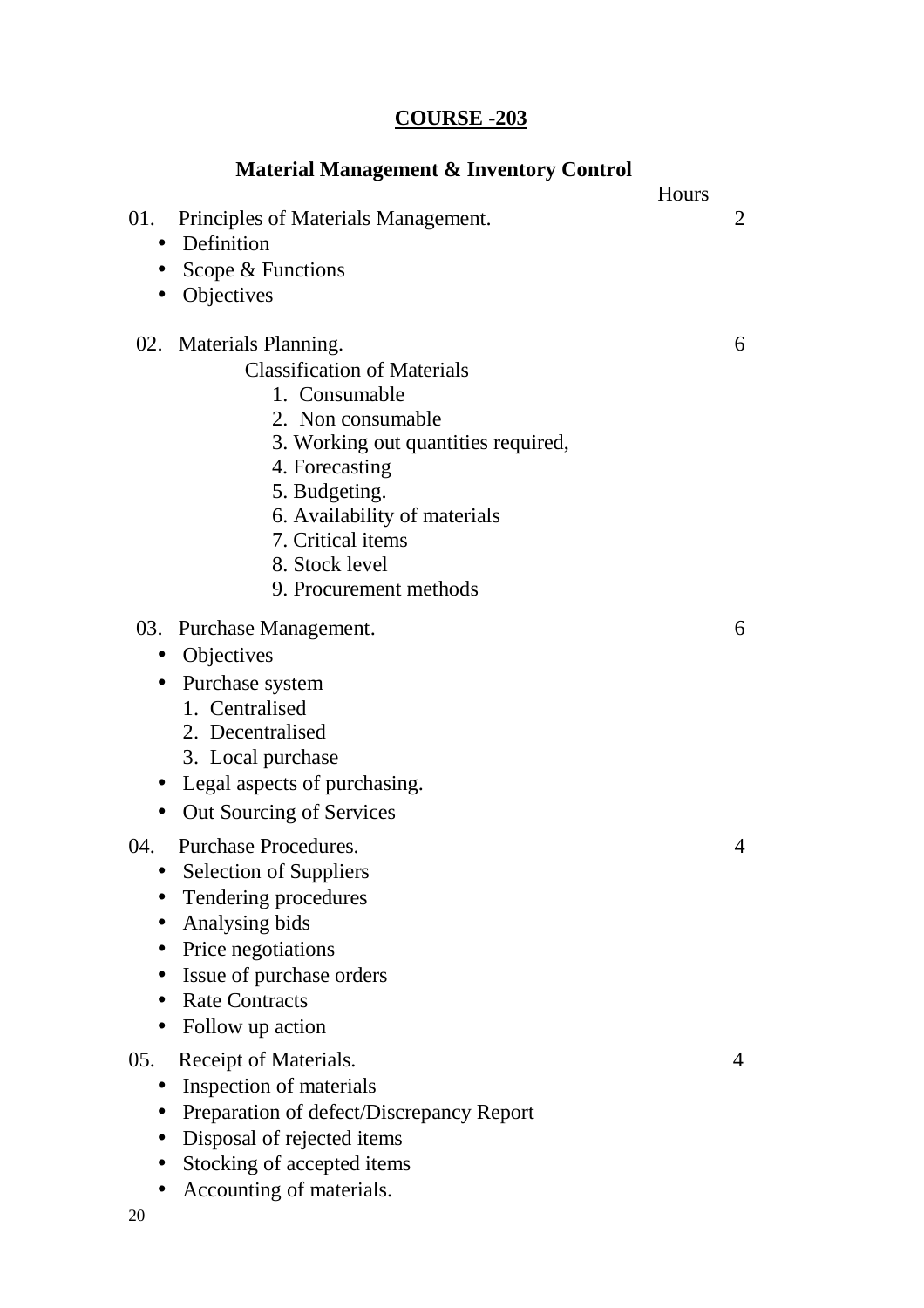#### 06. Store Management. 6

- Organisation & layout
- Functions of Store Manager
- Materials handling, Flow of goods/FIFO
- Computerisation of inventory transactions
- Security of stores
- Disposal of scrap/unserviceable materials
- Sub-stores in various departments
- Physical stock taking.

#### 07. Inventory Control. 4

- Aims & objectives
- Scope of Inventory Control
- Lead-time, Buffer stock, Reorder level, Two Bin System, EOQ.

### 08. Tools & Techniques of Inventory Control. 4

Classification of Inventory

Techniques of Inventory Control

- 1. ABC
- 2. VED
- 3. Others.

#### 09. Medical Stores. 4

#### • Functions

- Storage condition/Monitoring, Expiry Dates & Action
- Cold Chain
- Role of drug Review Committee
	- 1. Hospital formulary
	- 2. Obsolescence.

#### **Total Hours 40**

.

--------------------------------------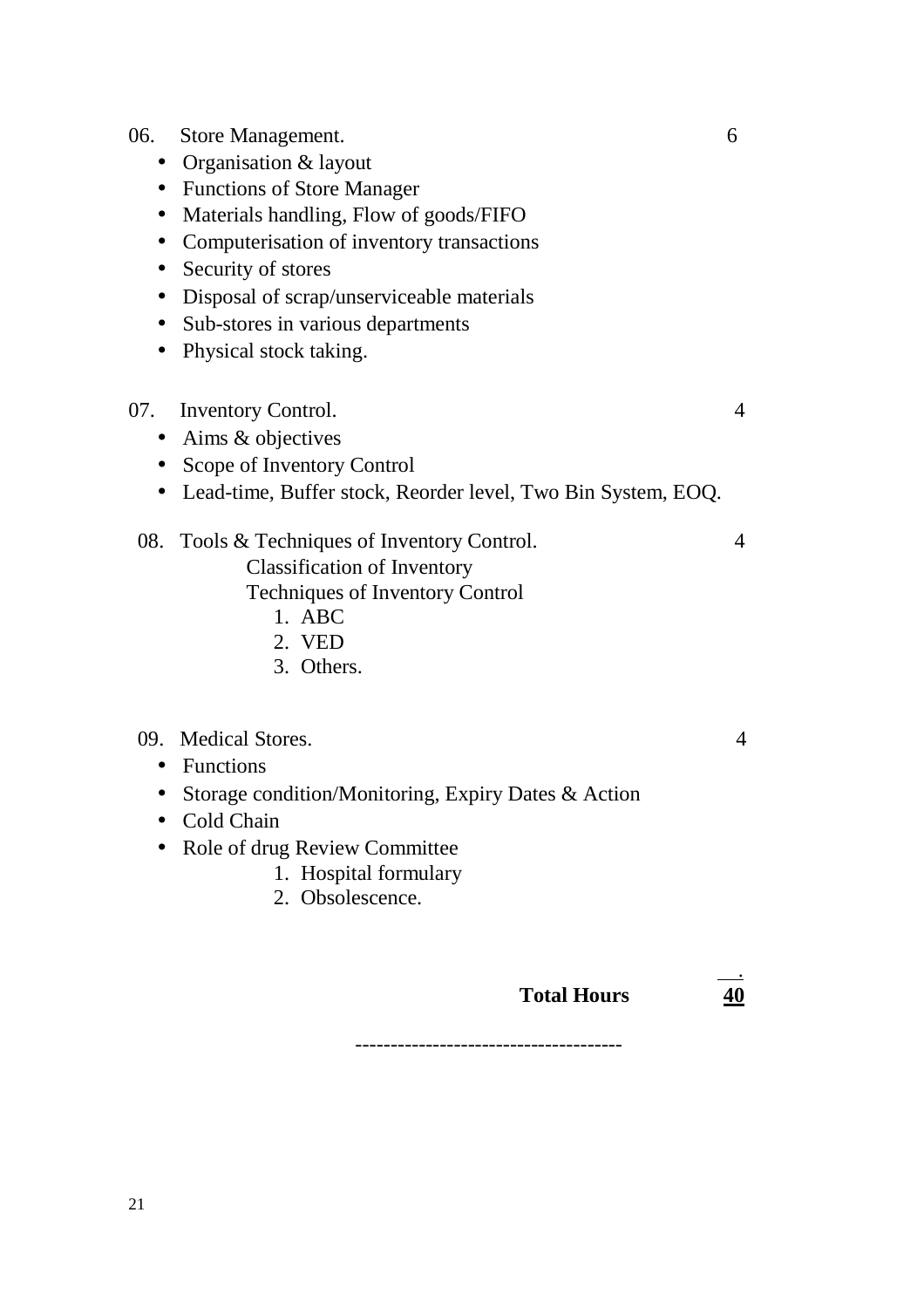### **Course – 203**

### **Recommended Books** :

- 01. Handbook of Materials Management By P. Gopalkrishnan Prentice Hall India.
- 02. Purchasing & Materials Management By P. Gopalkrishnan Tata McGraw Hill.
- 03. Materials & Logistic Management By Prof. L.C. Jhamb Everest Publications.
- 04. Introduction to Materials Management By Tony Arnold Peerson.
- 05. Stores, Management & Logistics By P. Gopalkrishanan Sultanchand & Co., New Delhi.

\*\*\*\*\*\*\*\*\*\*\*\*\*\*\*\*\*\*\*\*\*\*\*\*\*\*\*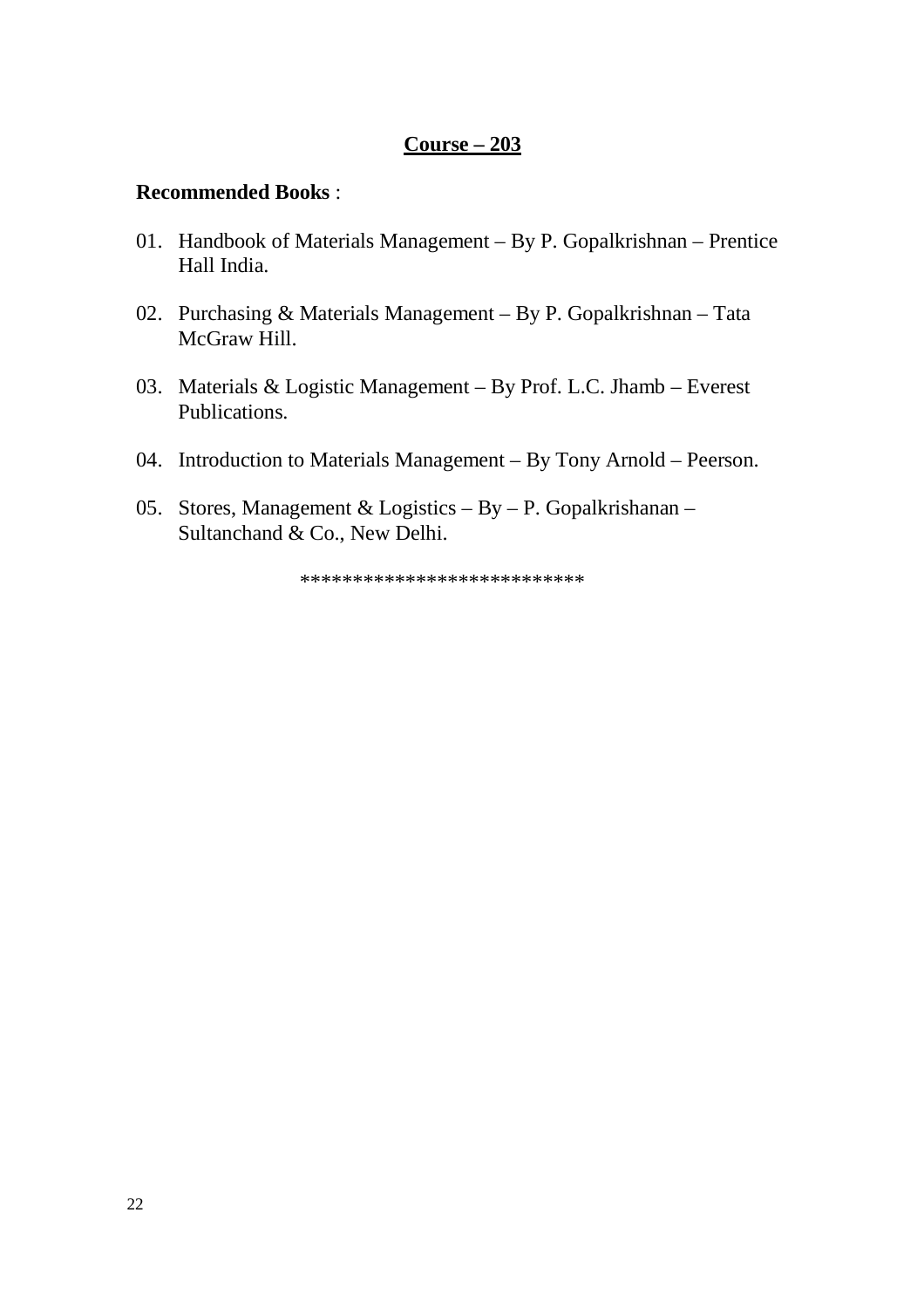|           | <b>Management of Health Care and Hospital Services</b>                                                               |                |
|-----------|----------------------------------------------------------------------------------------------------------------------|----------------|
|           |                                                                                                                      | Hours          |
|           | 01. Health Administration in India.                                                                                  | $\overline{2}$ |
|           | 02. Health Care Delivery System.                                                                                     | 4              |
|           | a. Introduction to organization of health services in India – Central,<br>States, Defence, Railways and other PSUs   |                |
|           | b. Voluntary agencies                                                                                                |                |
|           | c. Comprehensive health projects with Rural Development<br>e. International organizations related to health services |                |
|           | 03. National Health Policy.                                                                                          | 2              |
|           | 04. National Health Programmes.                                                                                      | 4              |
|           | Tuberculosis's control Programme, Dots                                                                               |                |
| $\bullet$ | Programme for control of Blindness                                                                                   |                |
| $\bullet$ | Family welfare progrmme                                                                                              |                |
| $\bullet$ | AIDS control programme, role & functions of                                                                          |                |
|           | National AIDS Control Organisation (NACO).                                                                           |                |
|           | 05. Review of reports on Healthcare                                                                                  | 4              |
|           | 1. Bhore Committee                                                                                                   |                |
|           | 2. Moodliar Committee                                                                                                |                |
|           | 3. Jain Committee                                                                                                    |                |
|           | 4. Kartar Singh Committee                                                                                            |                |
|           | 5. Srivastava Committee                                                                                              |                |
| 06.       | Epidemiological Triad, Levels of Disease Prevention.                                                                 | 2              |
| 07.       | Disaster Management/ Disaster Plan                                                                                   | 4              |
|           | Fire fighting<br>$\bullet$                                                                                           |                |
|           | Dealing with crisis situations                                                                                       |                |
|           | Natural disasters –floods, earthquakes etc.                                                                          |                |
|           | Mob violence against medical establishments<br>$\bullet$                                                             |                |
|           | <b>Bomb</b> threat                                                                                                   |                |
|           | • Terrorist strike                                                                                                   |                |
|           | Political agitation                                                                                                  |                |
|           | <b>Mass casualties</b>                                                                                               |                |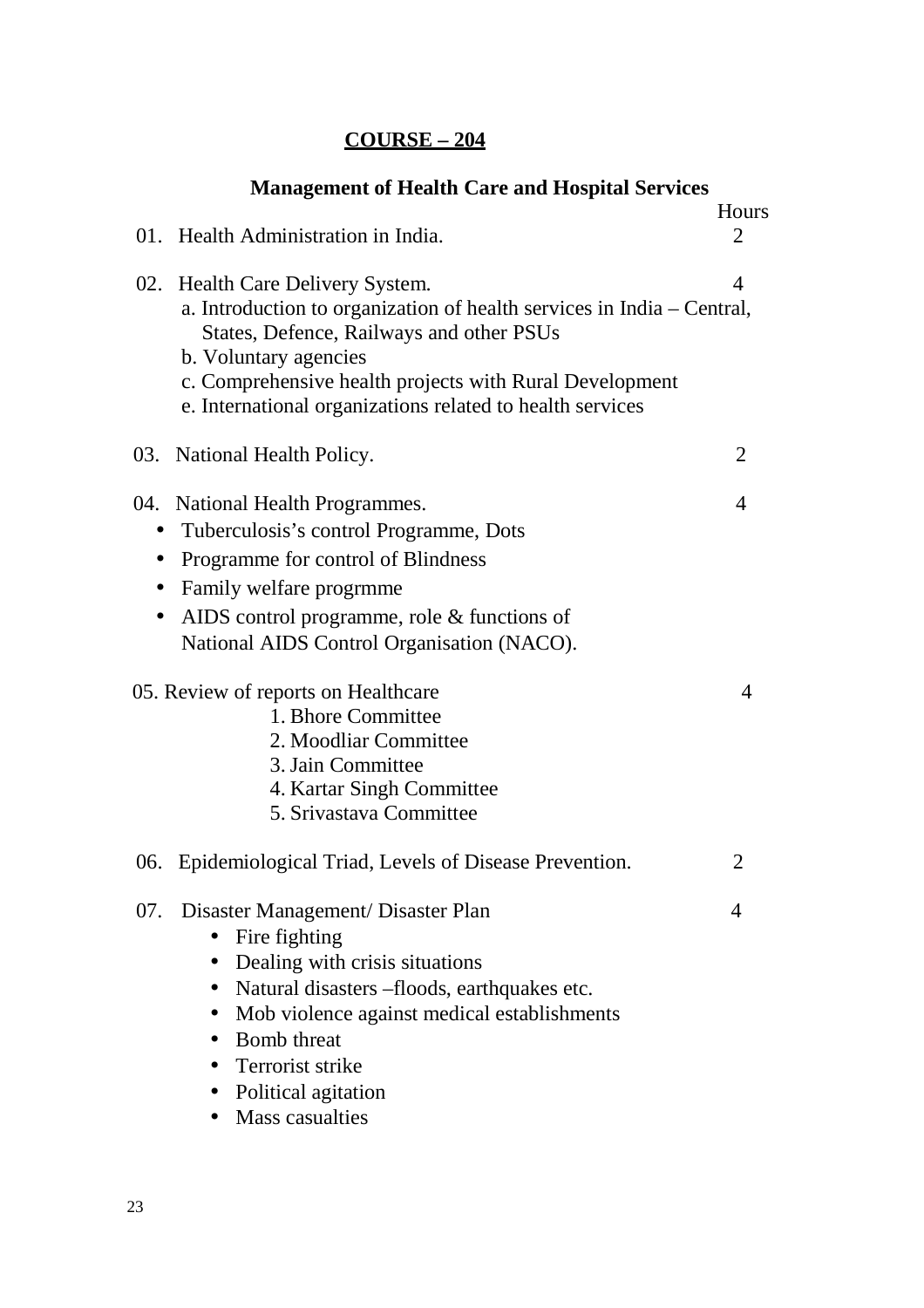| <b>Engineering Services.</b><br>08.                                | $\overline{2}$ |
|--------------------------------------------------------------------|----------------|
| Maintenance of Building, Campus & Utilities<br>$\bullet$           |                |
| Fire safety.<br>$\bullet$                                          |                |
| 09. Quality Management in Health Care.                             | 8              |
| a. Service and Process quality                                     |                |
| b. Cost of quality                                                 |                |
| c. Quality control                                                 |                |
| d. Statistical methods in hospitals for control of service quality |                |
| e. Quality Circles                                                 |                |
| f. Total Quality Management                                        |                |
| g. Five S and Six Sigma                                            |                |
| h. Kaizen                                                          |                |
| i. Standard Operating Procedures (SOPs).                           |                |
| ISO, ISO standards and their implementation<br>$i_{-}$             |                |
| k. Accreditation of hospitals - ISO, NABH, JCI                     |                |
| Insurance companies and TPAs<br>10.                                | 8              |
| a. Insurance policies and cover                                    |                |
| b. Personal accident insurance benefit                             |                |
| c. Claims procedures                                               |                |
| d. Administration of patient related schemes                       |                |
| e. Medical insurance - cashless benefit, reimbursement             |                |
| f. CGHS, ECHS, CSMA, ESIC                                          |                |

**Total Hours 40**

------------------------------------

## **Course – 204**

#### **Books Recommended** :

- 01. Park's Text Book of Preventive & Social Medicine –By K. Park Banarasidas Bhanot, Jabalpur.
- 02. Essential of Hospital Support Services & Physical Infrastructure By Madhuri Sharma – Jaypee Brothers, New Delhi.
- 03. Hospital Services Management By S.K. Parthsarthi K.J. Hospital, Madras.
- 04. Medical Records Organisation & Management By G.P. Mogli Jaypee Brothers, New Delhi.
- 05. Management Information System By Waman s. Javdekar McGraw Hill.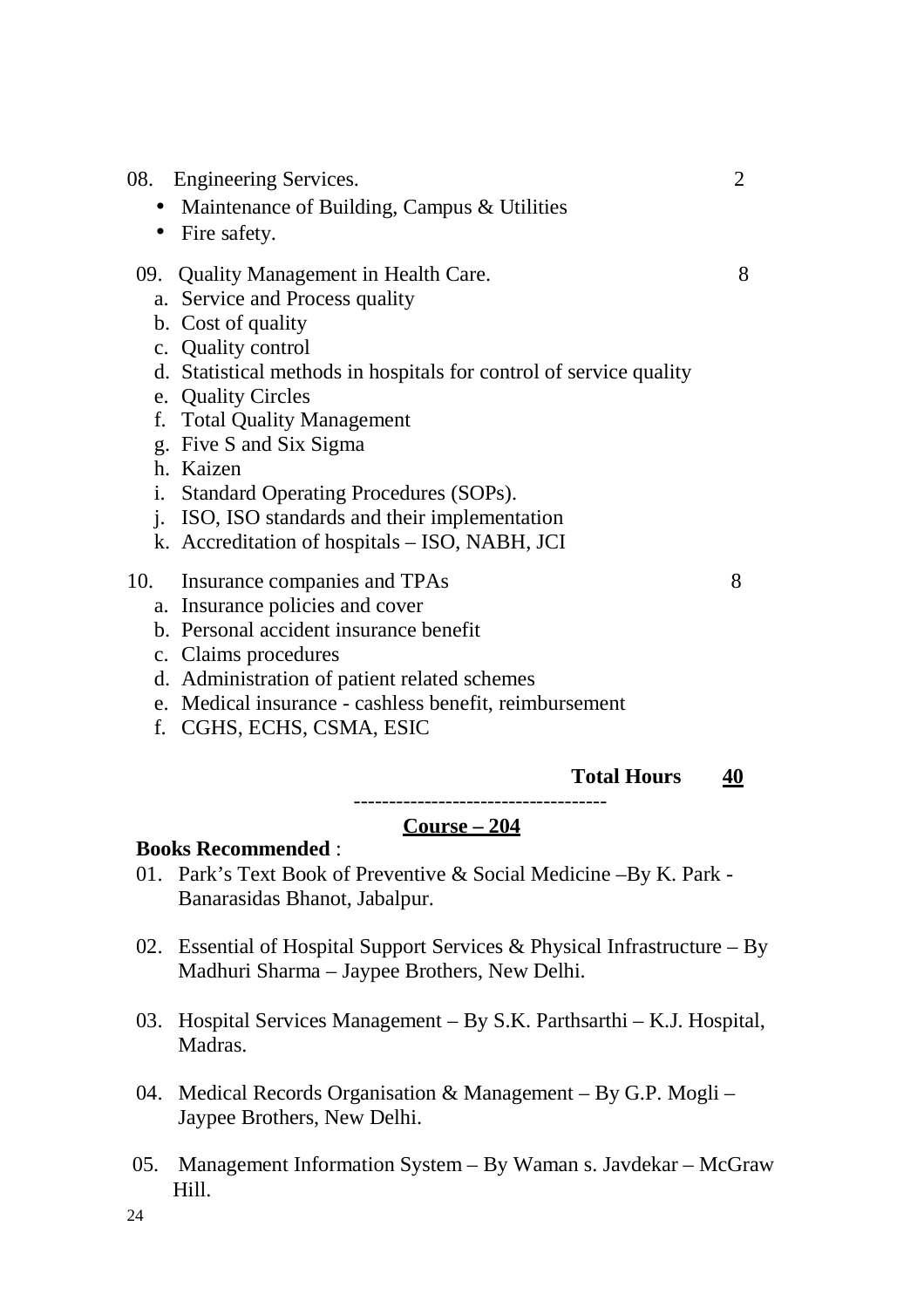- 06. Hotel, Hostel & House Keeping Joan C. Branson, Margaret & Lennox – Book Power.
- 07. Total Quality Management By V.V. Gopal ICFAI University Press.
- 08. Marketing Rogera Kerin & Steven W. Hartcey McGraw Hill.
- 09. Methods of Bio-statistics By Rao.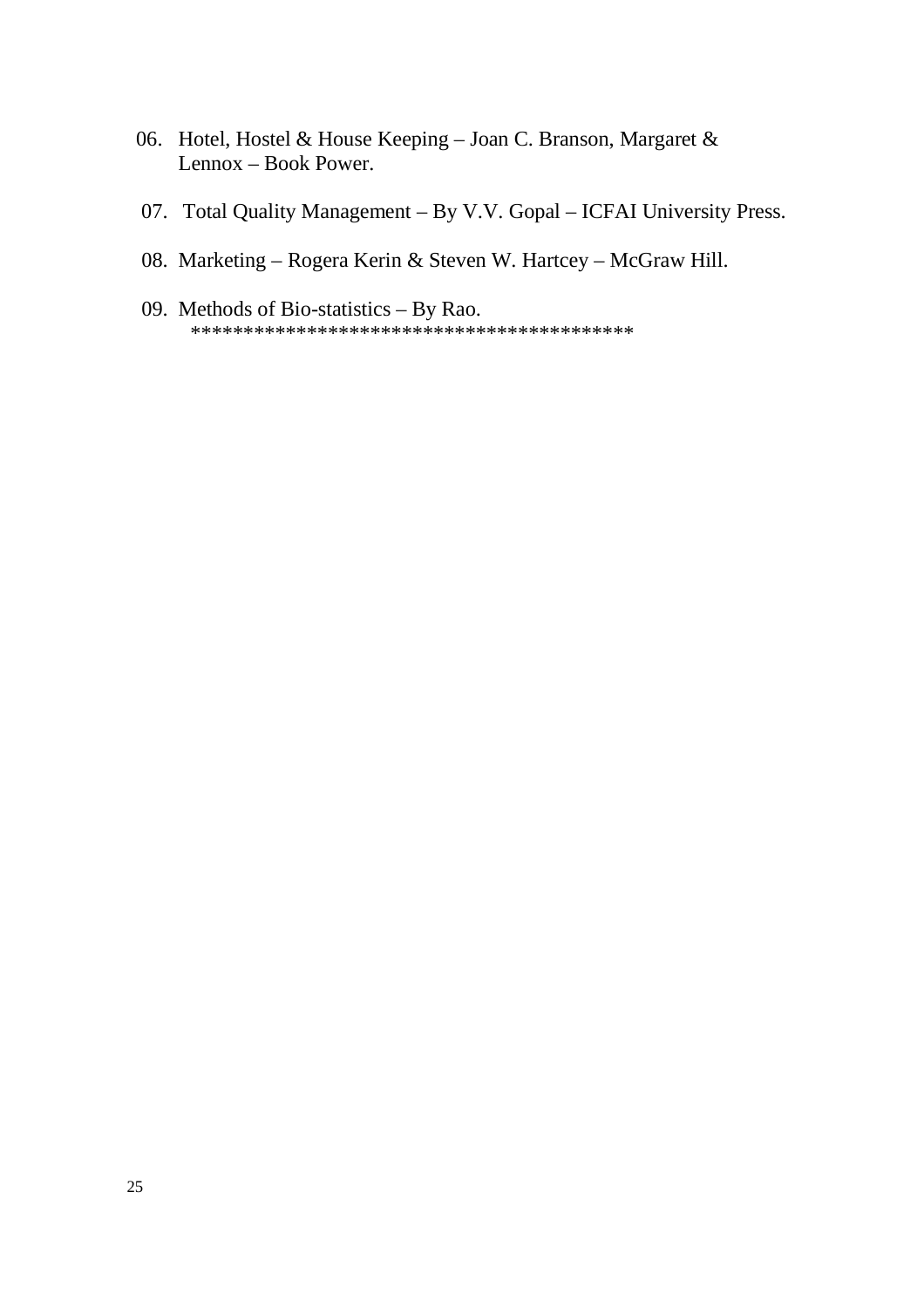#### $COUNSE-205$

#### **Project Report**

#### **Evaluation Pattern -**

Every student will complete a Project Report under the guidance of a Senior Faculty who will act as the Guide. The Project is expected to be studied in one of the Hospitals allotted by the Institute.

At the end of Semester-II the student is expected to complete the Project Report of not less than 5000 words & submit a copy of the Report to the Director/Principal of the Institute/College before 31<sup>st</sup> March of the academic year. The report must be based upon a reasonable sample survey, collection of primary data and data analysis of some functional area of the Hospital  $&$  its management.

The Report will be internally evaluated by the Guide of the Project  $\&$ the marks out of 30 will be communicated by Director to the University before the commencement of Semester-II University examination.

At the end of the Semester-II, the Viva Voce shall be conducted by the panel of two External Examiners appointed by the University. The evaluation of the Project Report by the External Examiners should be out of 70 marks. During Viva Voce, questions pertaining to subjects taught during the second Semester will be also included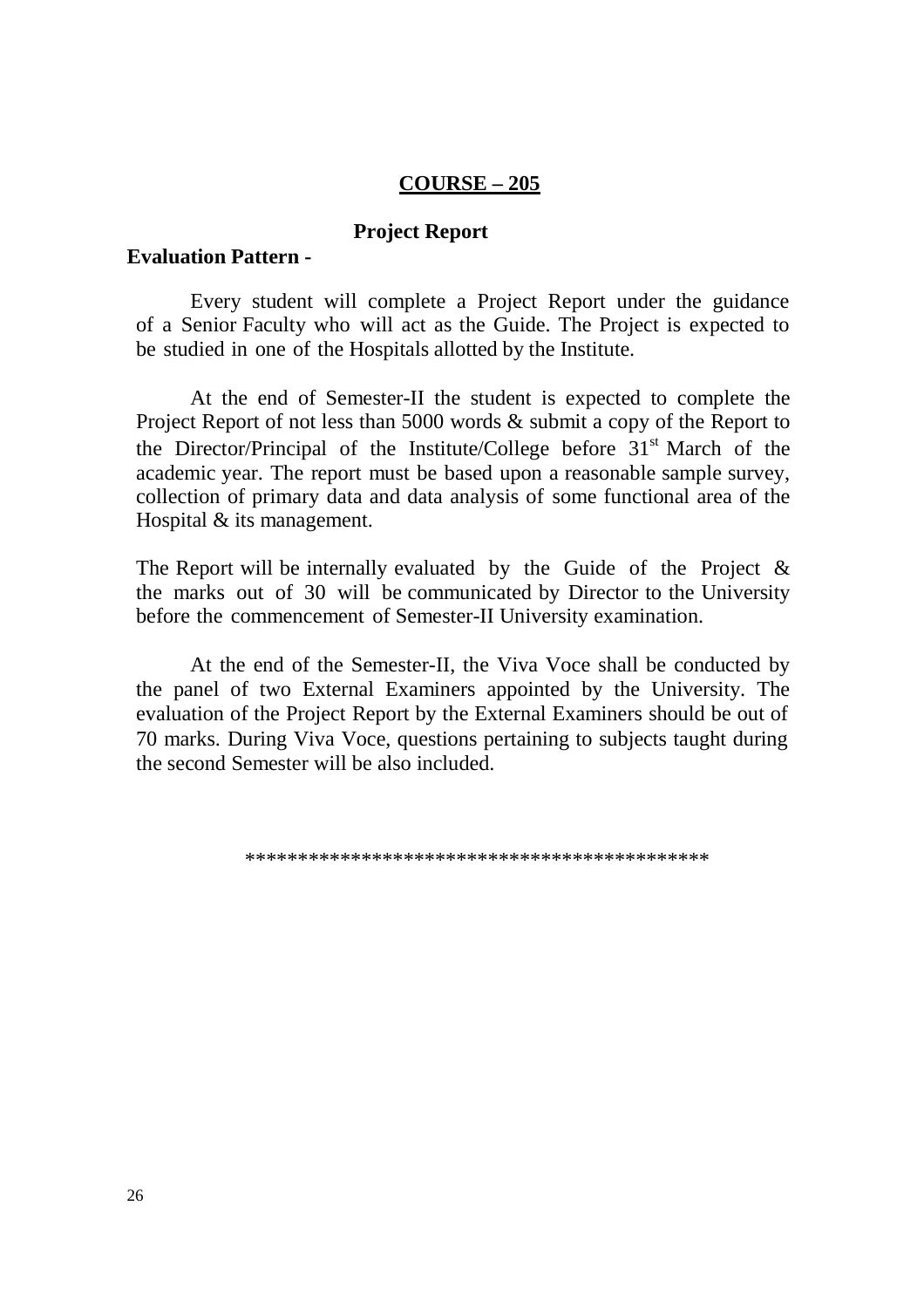### **Computer Fundamentals & Software Related To Hospitals**

### 01. Computer basics 6 Definition of a Computer, Block Diagram of elements of digital computer their functions, Computer Hardware & Software, Computer generations, Types of computers,Memory, CPU, I-O devices, Secondary storages, Magnetic Tape, Disk, CD-ROM. Other recent developments-Scanners, Digitizer, Plotters, Printers, Hardware and Software. Micro,

# 02. Operating system: Windows 4

03. Office Automation Software (MS-Office 2007) 12

Mini, Main-frame and super computers, Cyber crimes – hackers and

- Word processing Software MS-Word Mail merge
- Spreadsheet Software MS-Excel Graphics and charts, pivot table,
- conditions, formatting, formulae, vlookup,
- Database Management Software
- MS-Access.

crackers

- Presentation Software
- MS-Powerpoint
- Other Applications

|  |  | 04. Various types of Viruses, antivirus soft wares |  |
|--|--|----------------------------------------------------|--|
|--|--|----------------------------------------------------|--|

05. Networking – LAN, MAN, WAN, VWAN 2

06. Introduction to Internet Technology: 4

- Explanation of Internet and its applications like E-mailing, Chatting Browsing
- Data Uploading/Downloading etc.
- 07. Introduction to the software's related to the Hospital Management: 8 Hospital Management System, Payroll system, Accounting System, Inventory Control System & other computer applications in Hospitals.

| 08. Telemedicine – Introduction and Applications |           |
|--------------------------------------------------|-----------|
| <b>Total Hours</b>                               | <u>40</u> |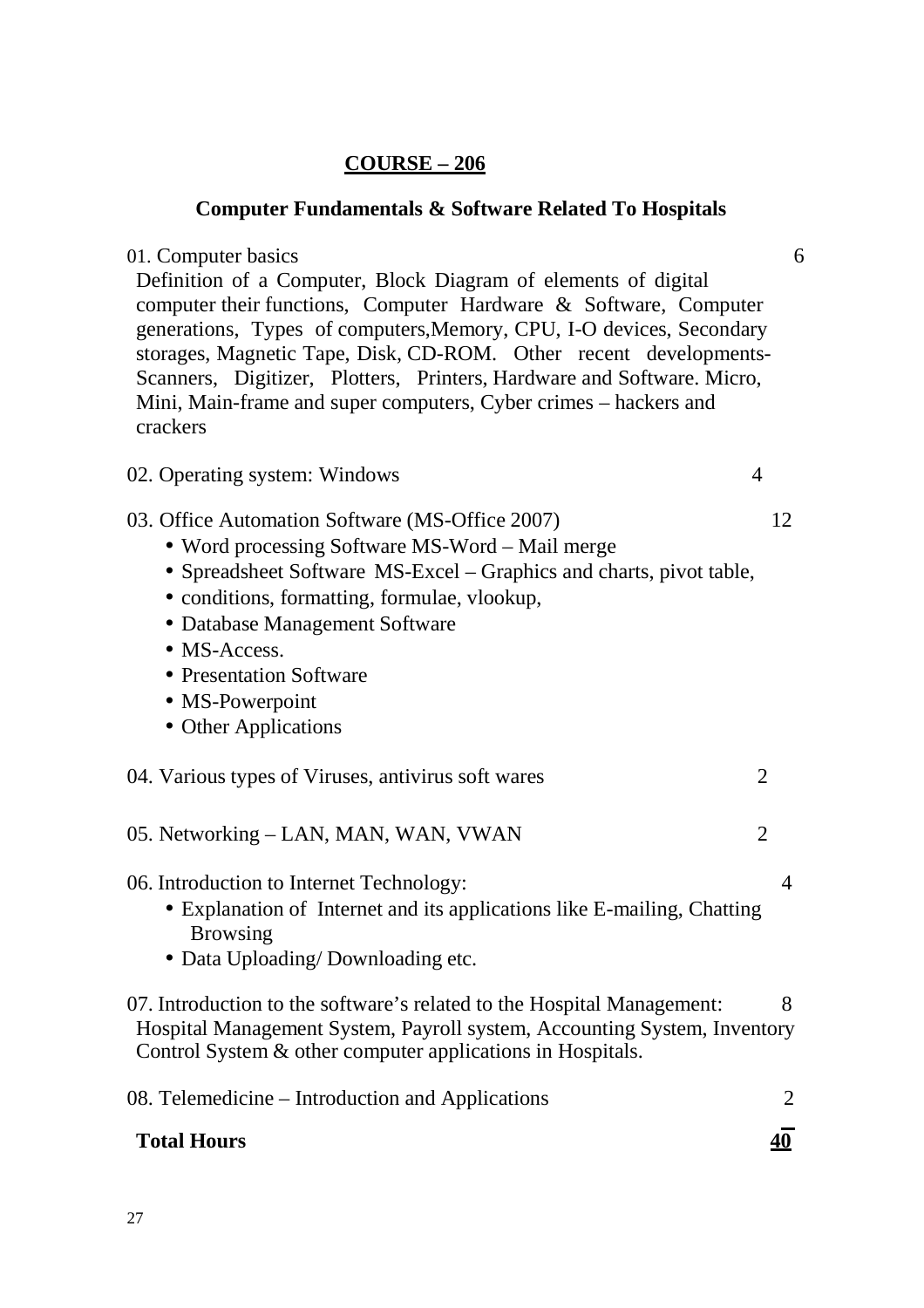### **Evaluation Pattern of Course 206**

30 marks for Classroom performance, attendance & tutorials 70 marks for end Semester Examination conducted by the respective Institute.

**Books Recommended:** 

- 01. Computers Today: by Sanders.
- 02. Computers: by Trainor & Krasnewich (McGraw Hill).
- 03. Fundamentals of Computing: by Tucker, Cupper,
- 04. Operating System Concept: by Peterson Biberachaty.
- 05. Operating System: by Millan Milenkoric.
- 06. Fundamentals of Computers: by Rajaraman.
- 07. Know your PC: by Peter Norton.
- 08. Computer Networks: by Andrew S. Tenenbaum.
- 09. Computer Network and Distributed Processing: by James martin.
- 10. Computer Studies : by C.S. French.